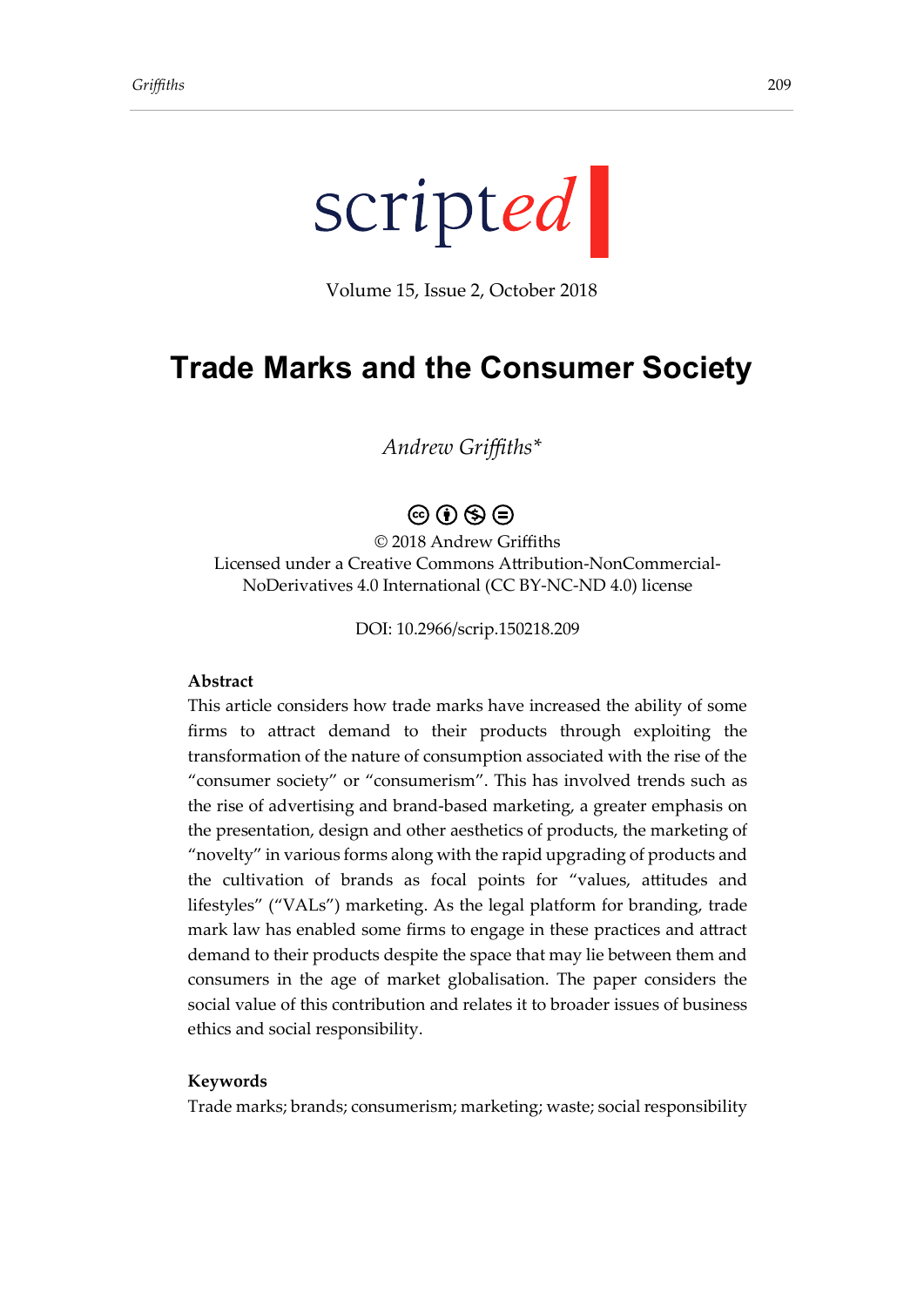\* Professor of Law, Newcastle Law School, Newcastle University, Newcastle-Upon-Tyne, United Kingdom, [andrew.griffiths@ncl.ac.uk](mailto:andrew.griffiths@ncl.ac.uk)

This article is based on papers delivered at the annual conference of the Society of Legal Scholars in September 2016 and at the annual conference of the Socio-Legal Studies Association in April 2017. I am grateful to participants at both conferences for their feedback. I am also grateful to two anonymous referees for their helpful suggestions and comments.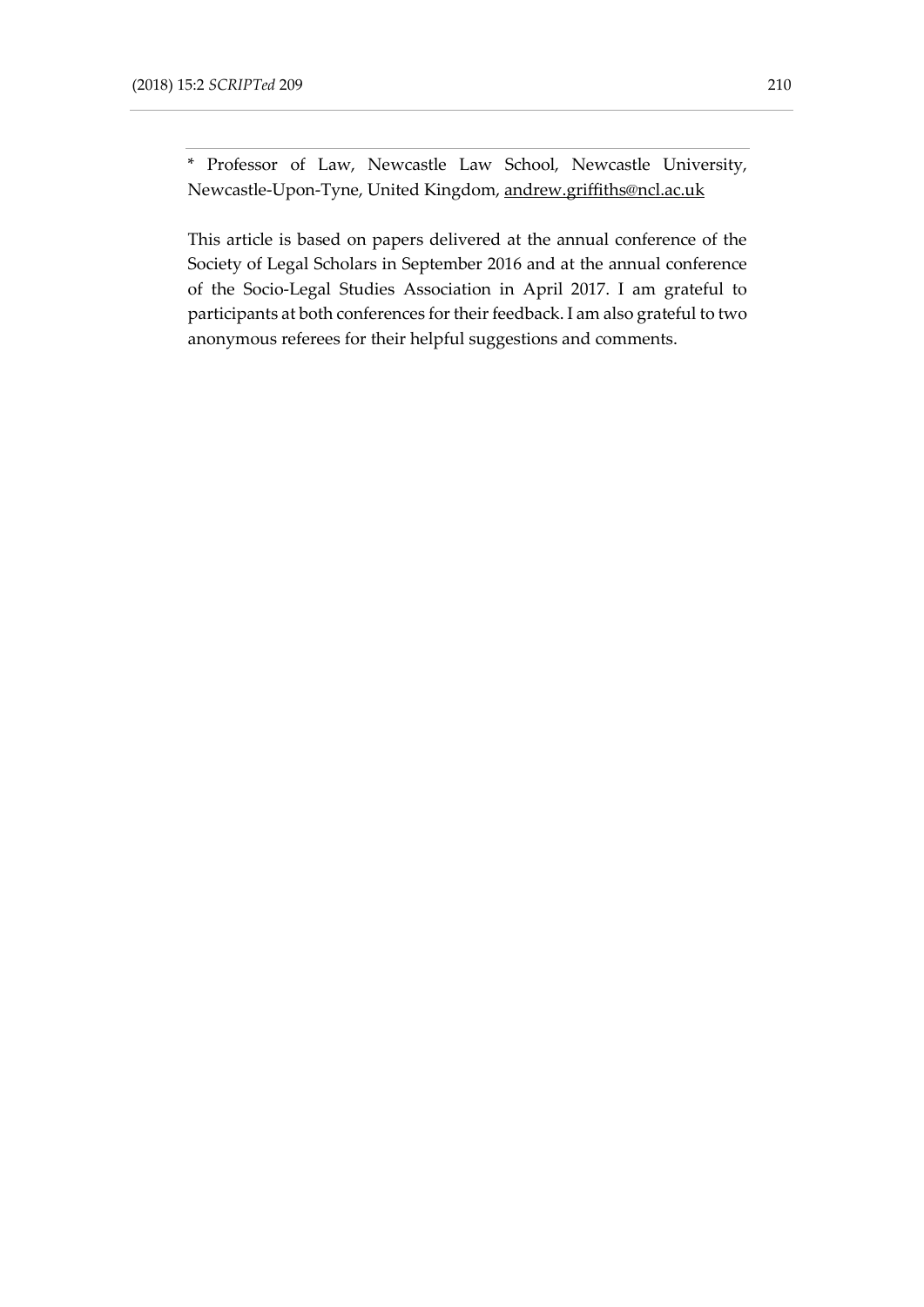### **1 Introduction**

Firms can use trade marks as the legal platform for brands to attract demand to products that only they can supply and thereby as a means of adding intangible value to these products. Differentiating products in this way can be a source of significant competitive advantage and can help to insulate them from traditional forms of competition.<sup>1</sup> The growth of the "consumer society" (also known as "consumerism") in the twentieth century has increased the scope that some firms have to differentiate their products and has enabled them to add much greater intangible value and achieve a much greater competitive advantage. Consumerism concerns the pursuit of consumption for reasons other than satisfying physical and material needs.<sup>2</sup> It involves consumers attaching substantial value to those features of products that individualise them and differentiate them from others on the market. With this trend, consumers have come to value product differentiation for its own sake, $^3$  to seek novelty of various kinds in the objects of their consumption and to look to consumption as a means of self-expression, self-realisation or satisfying other emotional desires.<sup>4</sup> As well

<sup>&</sup>lt;sup>1</sup> Edward Hastings Chamberlin, *The Theory of Monopolistic Competition* (6<sup>th</sup> ed) (Oxford: OUP, 1949) pp. 56-57; Edward Hastings Chamberlin, "Product Heterogeneity and Public Policy" (1950) 40 *American Economic Review* 85-92, p. 86; Ioannis Lianos, "Brands, Product Differentiation and EU Competition Law" in Deven Desai, Ioannis Lianos and Spencer Weber Waller (eds) *Brands, Competition Law and IP* (Cambridge: CUP, 2015) 146-178, pp. 148- 152.

<sup>2</sup> See for example Colin Campbell, *The Romantic Ethic and the Spirit of Modern Consumerism* (Oxford: Basil Blackwell, 1987); Avner Offer, *The Challenge of Affluence: Self-Control and Well-Being in the United States and Britain since 1950* (OUP, 2006) pp. 278-286; Zygmunt Bauman, *Consuming Life* (Polity Press, 2007) pp. 25-51.

<sup>3</sup> Barton Beebe, "Search and Persuasion in Trademark Law" (2005) 103 *Michigan Law Review*  2020-2072; Giovanni Battista Ramello, "What's in a Sign? Trademark Law and Economic Theory" (2006) 20 *Journal of Economic Surveys* 547-565.

<sup>4</sup> This has also been expressed as satisfying "non-functional" demand: Harvey Leibenstein, "Bandwagon, Snob, and Veblen Effects in the Theory of Consumers' Demand" (1950) 64 *Quarterly Journal of Economics* 183-207; Lianos, *supra* n. 1, p. 157.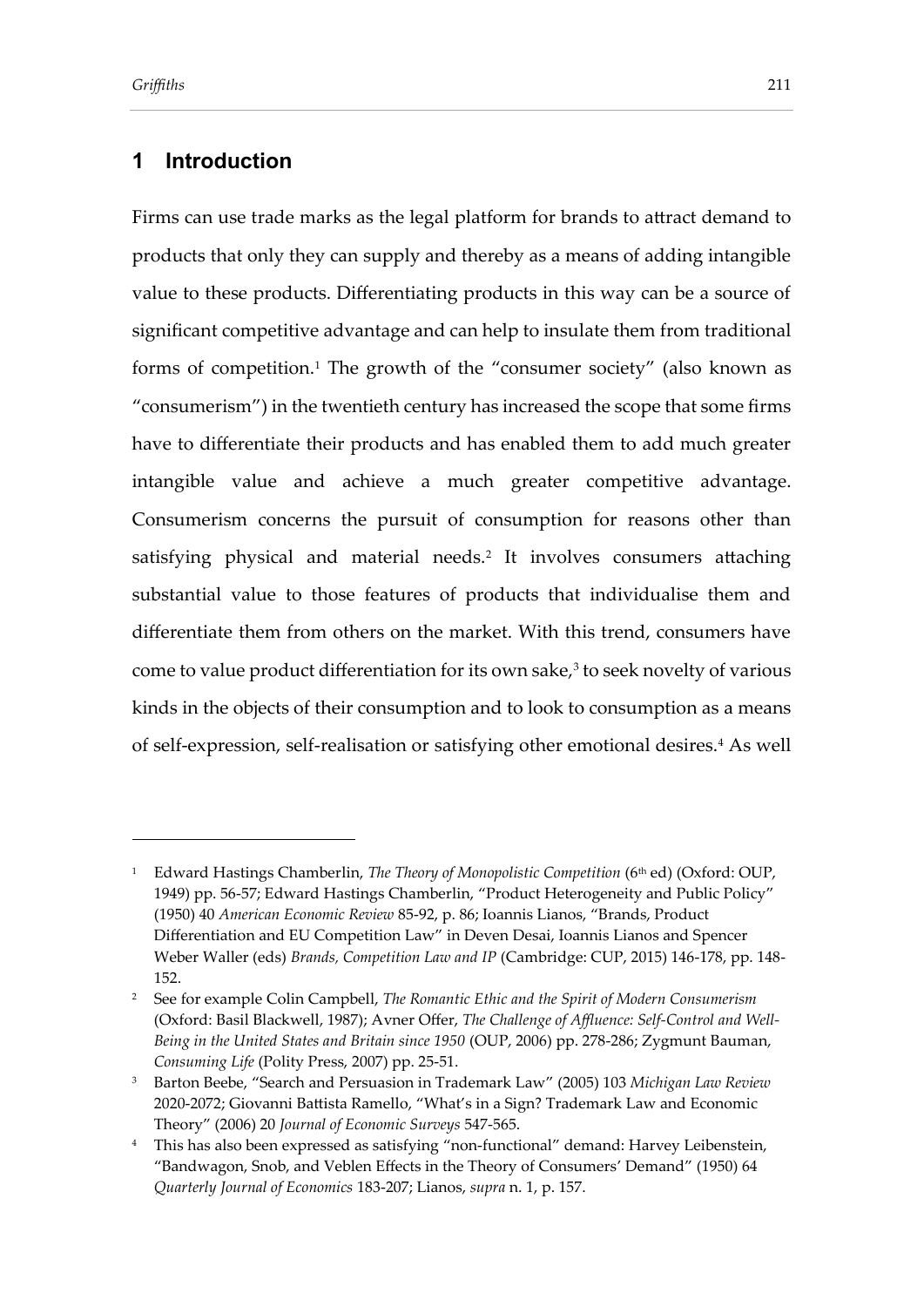as affecting patterns of demand, consumerism has created new opportunities for firms supplying objects of consumption to increase profits and build up market power. It has encouraged firms to customise and differentiate their products not only in terms of their material quality, but also in terms of their features, design and aesthetics, and of intangible characteristics based on their associations with a particular image or particular set of values.<sup>5</sup>

The growth of consumerism has accompanied the globalisation of the economy, with the emergence of globally-recognised brands as focal points for demand along with a much greater tendency for brand owners to outsource supply into global supply chains.<sup>6</sup> Trade mark law has facilitated and encouraged these developments through the scope that it gives firms not only to engage in marketing (the attraction of demand) as a distinct activity, $\bar{y}$  but also to separate the activity of marketing from that of producing the supply needed to meet the demand so attracted. Trade marks have enabled firms to engage in marketing across the space that has opened up between producers and consumers and consumerism has created new opportunities for firms operating within this space.<sup>8</sup>

<sup>5</sup> David Alan Garvin, "Competing on the Eight Dimensions of Quality" (1987) 65 *Harvard Business Review* 101-109.

<sup>6</sup> Robert Feenstra, "Integration of Trade and Disintegration of Production in the Global Economy" (1998) 12 *Journal of Economic Perspectives* 31-50; Gary Gereffi, John Humphrey and Timothy Sturgeon, "The Governance of Global Value Chains" (2005) 12 *Review of International Political Economy* 78-104, pp. 79-80.

<sup>&</sup>lt;sup>7</sup> On the importance of brand-based marketing to the development of firms, see Mira Wilkins, "The Neglected Intangible Asset: The Influence of the Trade Mark on the Rise of the Modern Corporation" (1992) 34 *Business History* 66-95; Roy Church and Andrew Godley, "The Emergence of Modern Marketing: International Dimensions" (2003) 45 *Business History* 1-5; Teresa da Silva Lopes and Mark Casson, "Entrepreneurship and the Development of Global Brands" (2007) 81 *Business History Review* 651-680.

<sup>8</sup> Graeme Austin, "Trademarks and the Burdened Imagination" (2004) 69 *Brooklyn Law Review*  827-922, p. 843 and pp. 851-852; Bauman, *Consuming Life, supra* n. 2, p. 26.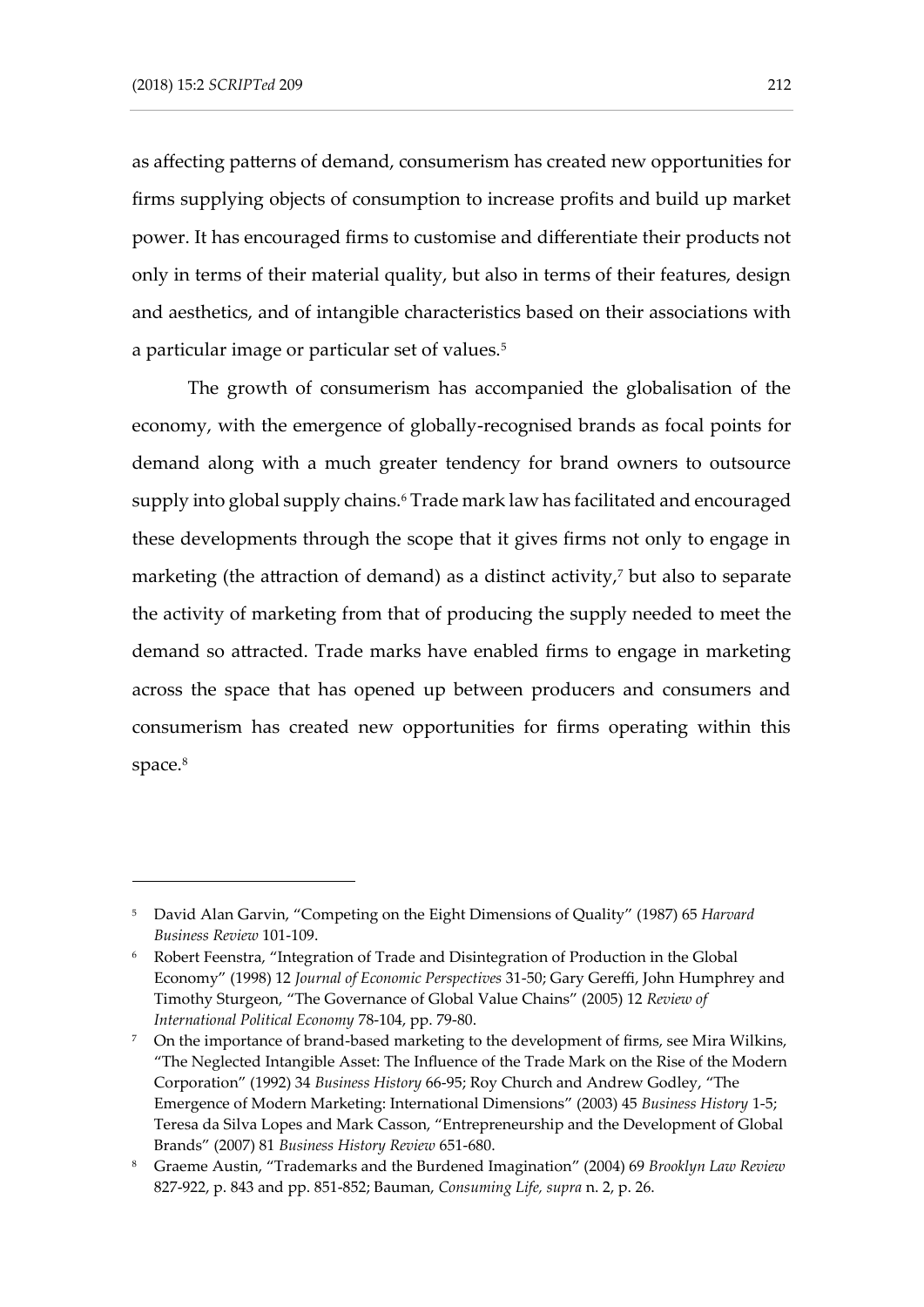One consequence of consumerism has been a much more rapid pace of consumption, with products becoming obsolescent more quickly. In part, this reflects a greater desire for consuming novelty in various forms in addition to consumption for its own sake.<sup>9</sup> Consumers attach greater value to products being innovatory or "state-of-the-art" or "on-trend" than to some traditional notions of quality such as durability. This trend can be seen in the section of the garment industry that has developed the "fast fashion" business model and its products that respond to consumers' apparent demand for "new and now".<sup>10</sup> The overall fashion industry has been valued at over \$1 trillion and has been ranked as the second largest global economic activity for "intensity of trade".<sup>11</sup>

Consumerism, like fashion trends more broadly, tends to be presented as a transformation in demand in contrast to the transformations in products, production and other aspects of supply that are the traditional focus of interest in innovation.<sup>12</sup> However, it has at least a consequential effect on supply and on the organisation of the production of that supply. Many firms that have been able to exploit consumerism effectively have also transformed themselves in the process.<sup>13</sup> Instead of producing the supply to meet the demand that they attract, they have outsourced production and become co-ordinators and orchestrators of supply-provision. It is in relation to the co-ordination of demand-attraction with

<sup>9</sup> Colin Campbell, "The Curse of the New: How the Accelerating Pursuit of the New is Driving Hyper-Consumption" in Karin Ekström (ed) *Waste Management and Sustainable Consumption* (Routledge, 2015) 29-51.

<sup>&</sup>lt;sup>10</sup> Ian Taplin, "Who is to Blame? A Re-examination of Fast Fashion after the 2013 Factory Disaster in Bangladesh" (2014) 10 *Critical Perspectives on International Business* 72-83, p. 78, citing Robin Lewis and Michael Dart, *The New Rules of Retail* (Palgrave, 2010) p. 57.

<sup>11</sup> Frances Corner, *Why Fashion Matters* (London: Thames & Hudson, 2014) p. 71.

<sup>&</sup>lt;sup>12</sup> Dwight Robinson, "The Importance of Fashions in Taste to Business History: An Introductory Essay" (1963) 37 *Business History Review* 5-36, pp. 7-8.

<sup>&</sup>lt;sup>13</sup> Julie Froud, Adam Leaver and Karel Williams, "New Actors in a Financialised Economy and the Remaking of Capitalism" (2007) 12 *New Political Economy* 339-347; David Weil, *The Fissured Workplace: Why Work Became So Bad for So Many and What Can Be Done to Improve It*  (Cambridge, Mass.: Harvard University Press, 2014) pp. 7-27.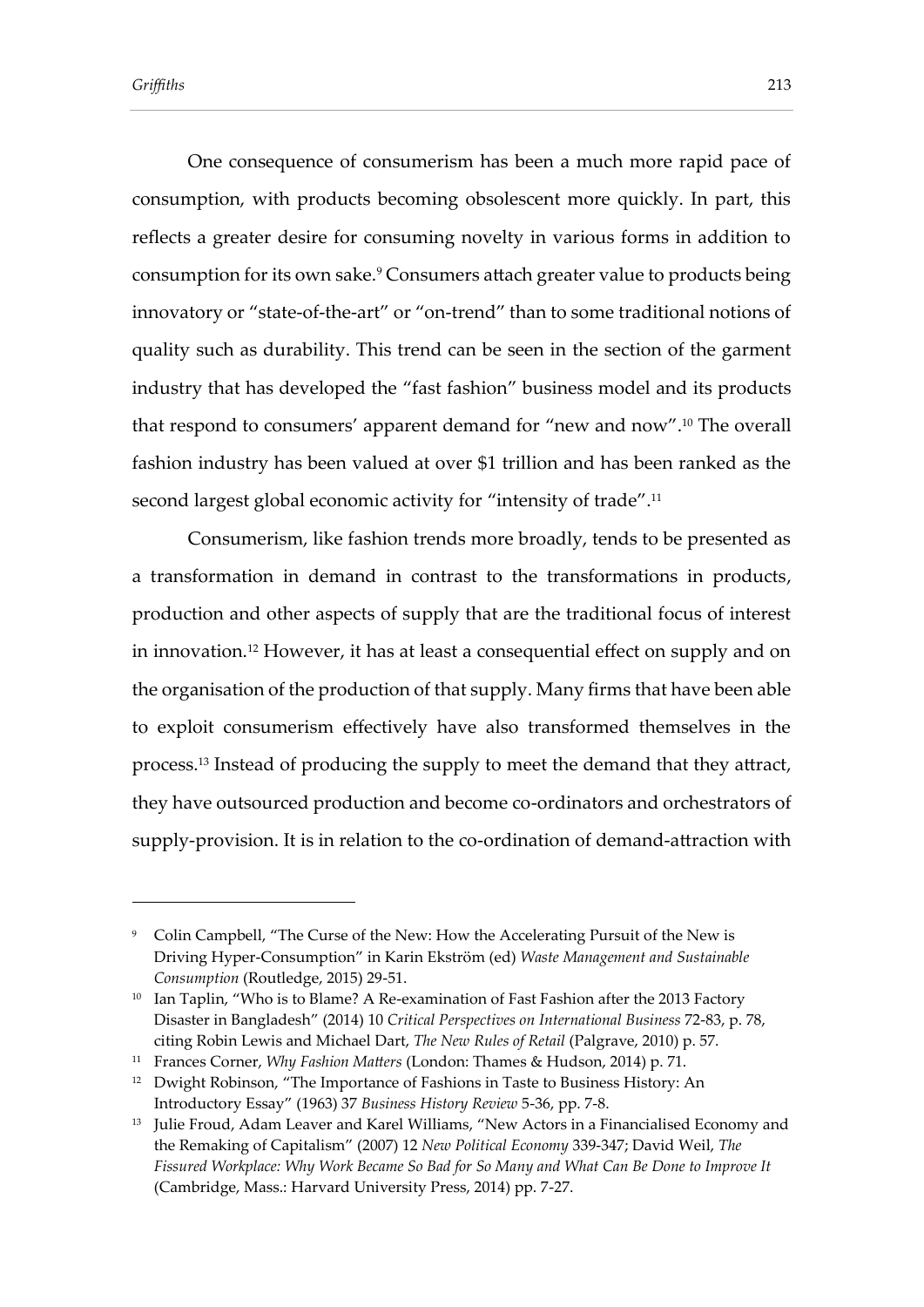supply-provision that trade marks and the brands they signify perform their crucial role. Moreover, these firms are not passive players, simply responding to exogenous changes in demand, but active orchestrators that have sought to shape and influence patterns of demand as well as to take advantage of changes in these patterns in order to increase their profits and their power.<sup>14</sup> Trade marks and the brands they signify have enabled firms to do all these things through engaging in marketing.

This article will proceed as follows: section 2 will consider the nature of consumerism; section 3 will explain how trade marks as the signifiers of brands along with the law that protects them have facilitated and encouraged the growth of consumerism; section 4 will look at the social impact and cost of consumerism and some issues concerning social responsibility; and section 5 will draw some conclusions.

## **2 Consumerism**

Zygmunt Bauman related the advent of "consumerism" to a transformation that occurred in the nature of society "when consumption [took] over that linchpin role which was played by work in the society of producers".<sup>15</sup> He also portrayed it as one of the consequences that followed the opening up of "an extendable space … between the act of production and the act of consumption" such that "each of the two acts acquired growing autonomy from the other – so that they could be regulated, patterned and operated by mutually independent institutions".<sup>16</sup> He argued that "history could be written in terms of the ingenious

<sup>14</sup> John Parkinson, *Corporate Power and Responsibility* (Oxford: The Clarendon Press, 1993) pp. 13-15; Wolfgang Streeck, "Citizens as Consumers: Considerations on the New Politics of Consumption" (2012) 76 *New Left Review* 27-47.

<sup>15</sup> Bauman, *Consuming Life, supra* n. 2, p. 28.

<sup>16</sup> *Ibid*., p. 26.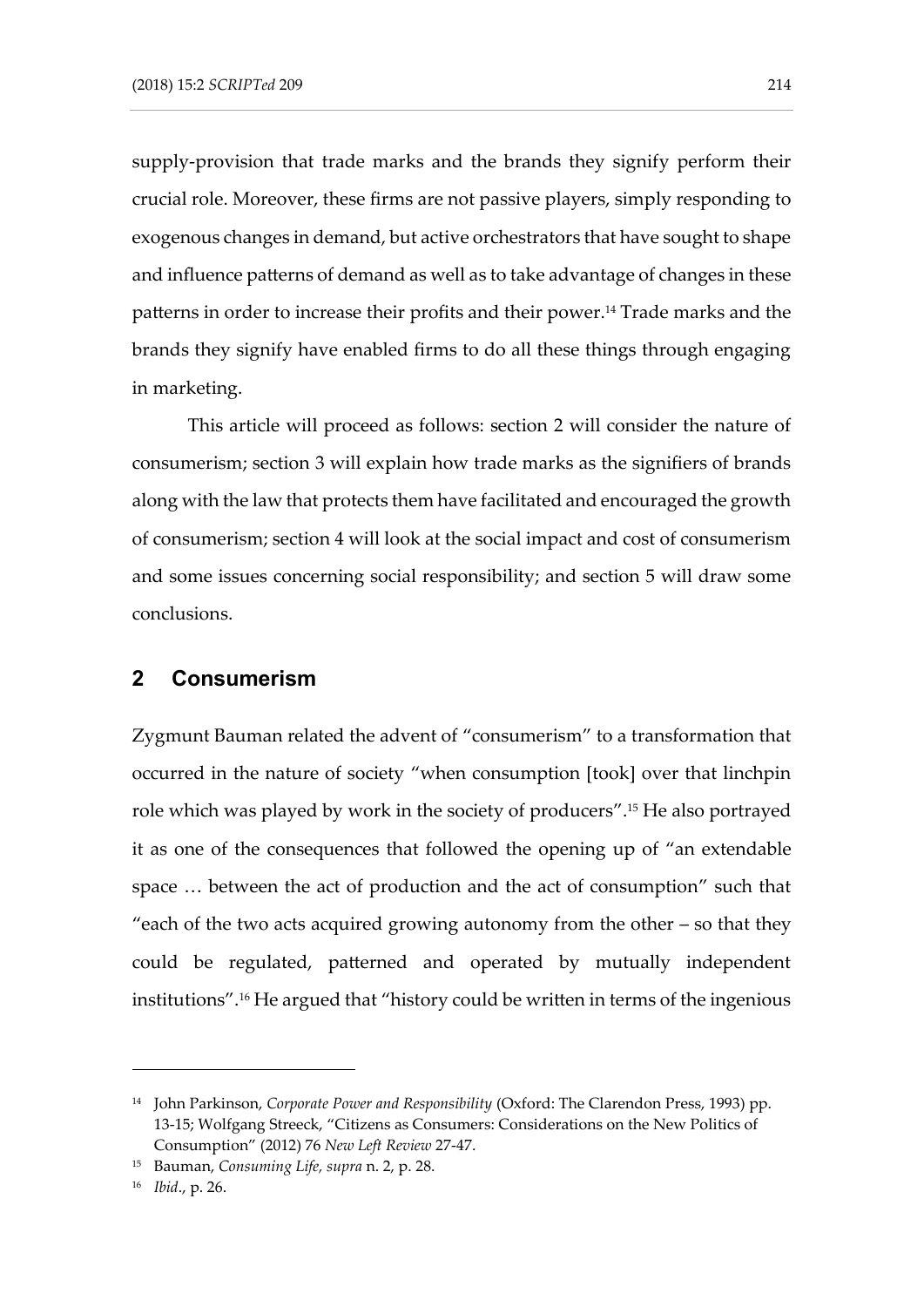ways in which that space was colonized and administered".<sup>17</sup> Trade marks and the brands they signify are an important mechanism that firms have been able to use to reach and compete across this space in order to attract demand from consumers to specific products that only they can supply and to organise the supply to meet that demand. Moreover, this mechanism has led to a further extension of this space through enabling some firms both (on the one hand) to communicate with and solicit demand for their products from consumers even when they do not deal with them directly and (on the other hand) to outsource the production of their products into what may be complex and extended supply chains.<sup>18</sup> Various marketing practices and various organisational structures that rely upon trade marks as their legal platform can be analysed as ways in which firms have sought to colonise this space and take advantage of the various opportunities that its opening up has presented. The growth of consumerism can be viewed as one of these opportunities and one which many firms have been able to anticipate and respond to and have aimed at shaping and influencing.

The term "consumerism" (and variants such as "the consumer society" or "consumer capitalism") can also be used in a broad sense to refer to a change in the nature and social significance of the act of consumption.<sup>19</sup> The consumption of goods and services has progressed from something primarily concerned with survival or meeting specific material needs into something that has become an important activity in its own right and even a major purpose of life.<sup>20</sup> As consumers, people have come to rely on consumption as a means of satisfying

<sup>17</sup> *Ibid.*

<sup>18</sup> David Brennan, "The Trade Mark and the Firm" [2006] *IPQ* 283-290; Andrew Griffiths, "Trade Mark Monopolies in the Digital Age" [2016] *IPQ* 123-151.

<sup>19</sup> *Supra* n. 2.

<sup>&</sup>lt;sup>20</sup> See generally Eric Arnould, "Consumer Culture Theory (CCT): Twenty Years of Research" (2005) 31 *Journal of Consumer Research* 868-882.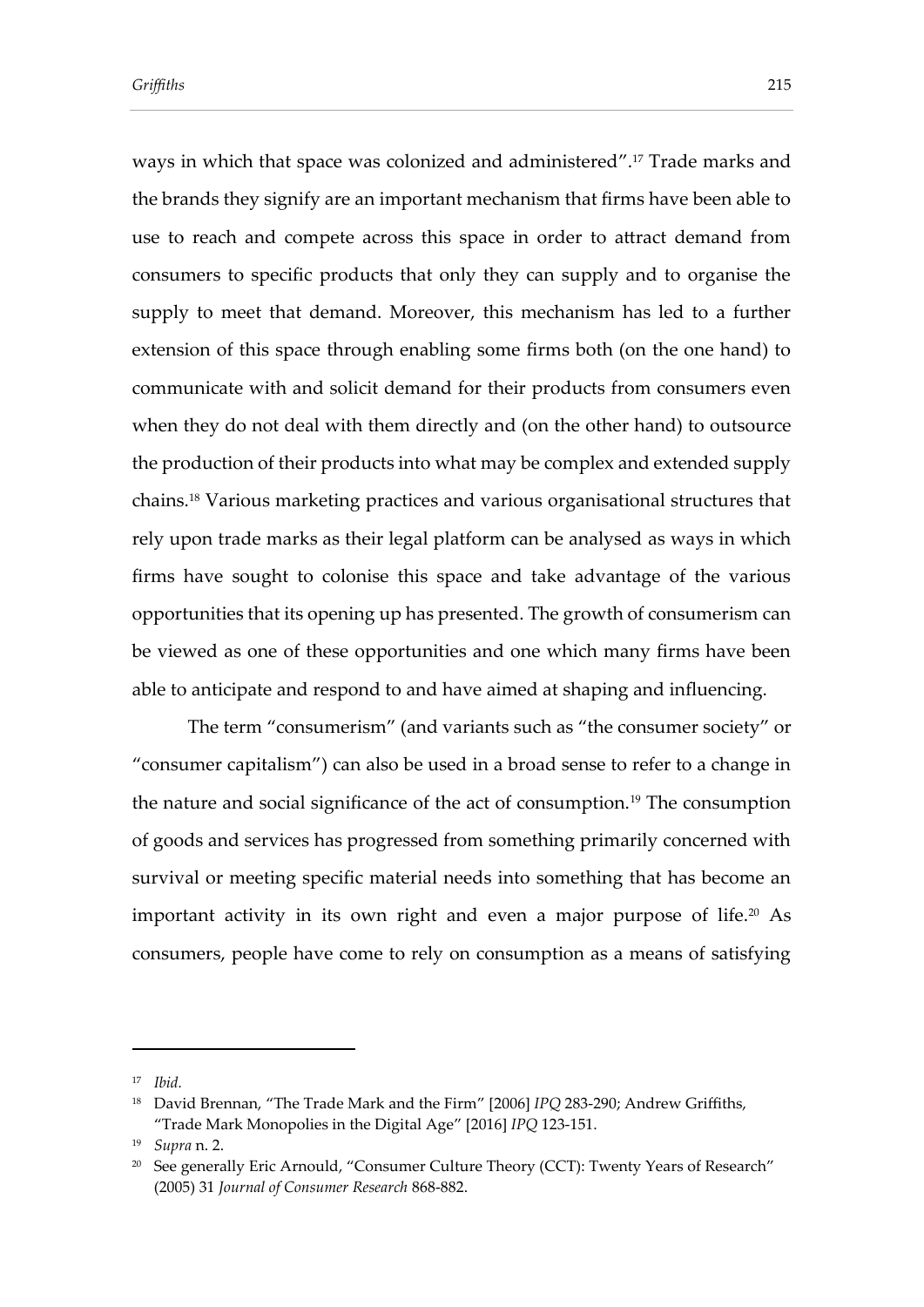various emotional, psychological and social desires. This has been linked to a trend that has tended to arise as societies become more prosperous, with consumers becoming more interested in satisfying various "higher-order" desires such as those for self-expression, self-realisation and experiencing a sense of community.<sup>21</sup> This has also led to more prosperous consumers seeking to signal their prosperity and social status through so-called "conspicuous consumption".<sup>22</sup>

The growth of consumerism has had both political and economic significance.<sup>23</sup> Its political significance can be related to the observation that Bauman made, namely that the role of individuals as consumers has come to challenge or displace their other roles in society and that consumption has become an important means of social interaction and a source of identity.<sup>24</sup> Whilst the political significance of consumerism is relevant to its social value, this article will focus on its economic significance since this is where trade marks have

<sup>&</sup>lt;sup>21</sup> This view of how human desires progress is drawn from the psychology of Abraham Maslow: Joseph Sirgy, "A Quality-of-Life Theory drawn from Maslow's Developmental Perspective" (1986) 45 *The American Journal of Economics and Sociology* 329-342. David Aaker and Erich Joachimsthaler, *Brand Leadership: The Next Level of the Brand Revolution* (New York: The Free Press, 2000) pp. 48-49; Celia Lury, *Brands: The Logos of the Global Economy* (London: Routledge, 2004) pp. 24 and 34.

<sup>&</sup>lt;sup>22</sup> Leibenstein, *supra* n. 4; Joseph Monsen and Anthony Downs, "Public Goods and Private Status" (1971) 23 *The Public Interest* 64-77; Weng Marc Lim, Ding Hooi Ting, Pei Theng Khoo, Wei Yi Wong, "Understanding Consumer Values and Socialization – A Case of Luxury Products" (2012) 7 *Management & Marketing: Challenges for the Knowledge Society* 209-220. The idea of "conspicuous consumption is associated with Thorstein Veblen, in particular Thorstein Veblen, *The Theory of the Leisure Class: An Economic Study of Institutions* (New York: Macmillan, 1899). However, the conspicuous consumption that concerned Veblen was directed at more durable products than the modish and ephemeral products associated with consumerism: Bauman, *Consuming Life*, *supra* n. 2, pp. 30-31.

<sup>23</sup> See, for example, Richard Sennett, *The Culture of the New Capitalism* (New Haven: Yale University Press, 2006) pp. 157-177; Streeck, *supra* n. 14; Ed Howker and Shiv Malik, *Jilted Generation: How Britain has Bankrupted its Youth* (2nd ed) (London: Icon Books, 2013) pp. 204- 212.

<sup>24</sup> Streeck, *supra* n. 14, discussing Monsen and Downs, *supra* n. 22.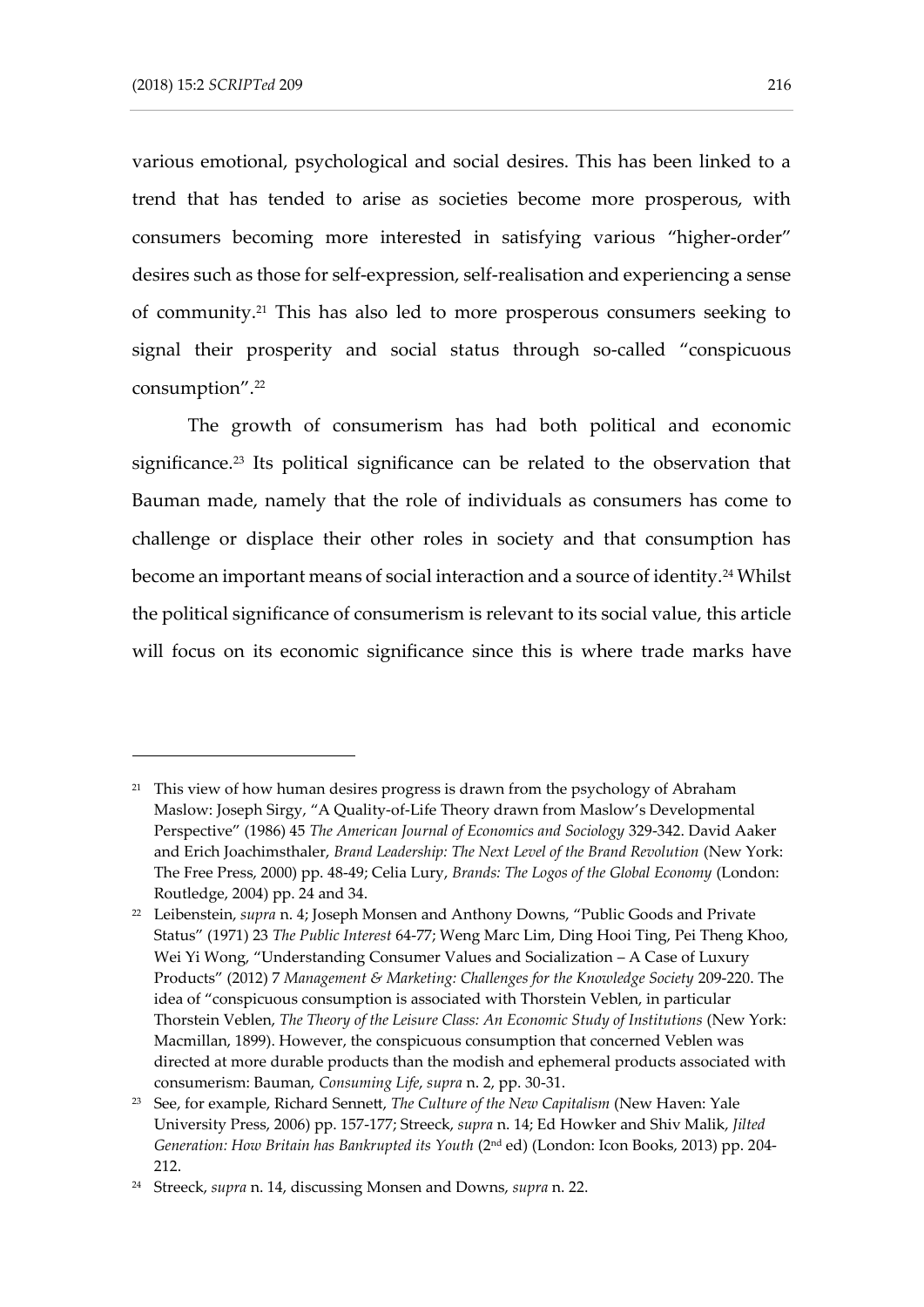performed an essential role through providing a legal platform for branding and brand-based marketing.

Consumerism has increased the opportunities for profit for firms that are well-placed to engage in the marketing of products along with other higher value activities such as product design and product development.<sup>25</sup> It has increased the importance to these firms of marketing as a distinct focus of investment and effort through increasing the ways in which this activity can add substantial intangible value to products. As section 3 will show, trade marks and the brands they signify are an essential resource for firms that wish to engage in marketing and to compete through various forms of product differentiation, including differentiation based on emotional impact and other intangible content. Such firms need a reliable mechanism for differentiating their products in a way that is exclusive to them and under their control and then for engaging in communication about these products and providing the information and reassurance that consumers may need concerning them and their social significance.

The growth of consumerism can be seen in a number of trends relating to marketing that have occurred since the industrial revolution in consumer goods that took place in the late nineteenth century, which coincided with the introduction of the modern trade mark system. These trends include the rise of advertising and brand-based marketing as distinct activities;<sup>26</sup> the emergence of

<sup>&</sup>lt;sup>25</sup> Peter Gibbon, Jennifer Bair and Stefano Ponte, "Governing Global Value Chains: An Introduction" (2008) 37 *Economy and Society* 315-338, pp. 317-319; Stefano Ponte and Timothy Sturgeon, "Explaining Governance in Global Value Chains: A Modular Theory-Building Effort" (2014) 21 *Review of International Political Economy* 195-223, pp. 201-202.

<sup>&</sup>lt;sup>26</sup> Roy Church and Christine Clark, "Product Development of Branded, Packaged Household Goods in Britain, 1870-1914: Colman's, Reckitt's and Lever's" (2001) 2 *Enterprise and Society*  503-542; Stefan Schwarzkopf, "Turning Trade Marks into Brands: How Advertising Agencies Practiced and Conceptualized Branding, 1900-1930" in Teresa da Silva Lopes and Paul Duguid (eds) *Trademarks, Brands and Competitiveness* (London: Routledge, 2013) 165-193.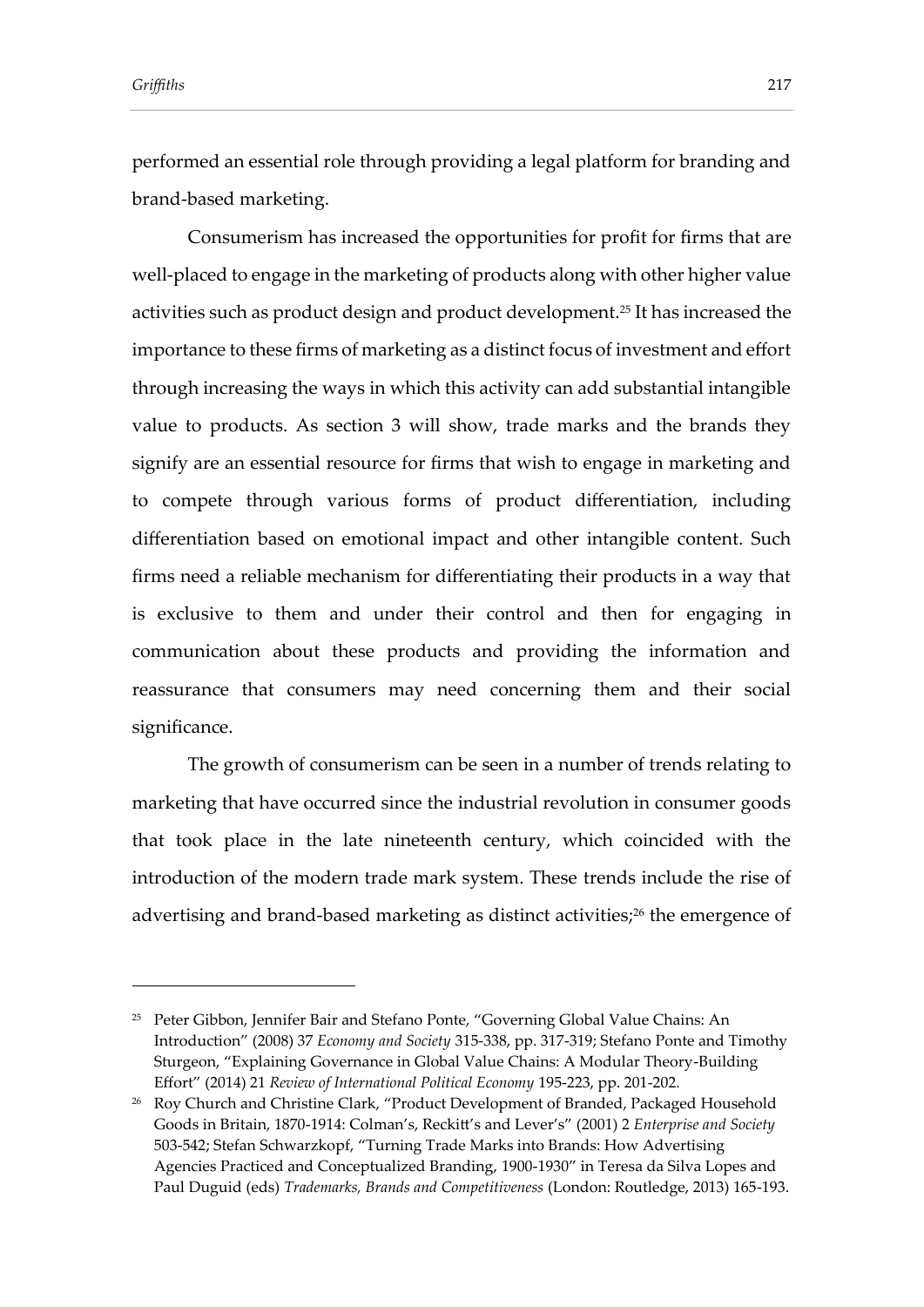brands aimed at associating products with fashion and glamour;<sup>27</sup> and Louis Cheskin's development of marketing techniques that focus on the design, appearance and presentation of products to consumers such as "sensation transference".<sup>28</sup> Moreover, since the middle of the twentieth century, many kinds of products have been marketed specifically to appeal to the "values, attitudes and lifestyles" of consumers and, in some cases, through cultivating mythologies around brands.<sup>29</sup> Developments in communication and technology in the later twentieth century along with market globalisation have further increased the scope for marketing products.<sup>30</sup> Consumer markets have become much broader and potentially global in scale. Consumerism in this context may lead some firms to aim their products at niche groups of consumers, but even these niche groups do not necessarily have to be constrained by geographical location or proximity.

With the emergence of a much more globalised economy, there has been growing demand for products sold under luxury and heritage brands from consumers in emerging economies.<sup>31</sup> The appeal of brands of these kinds has led, for example, to the marketing efforts of the "Comité Colbert" of "houses of

<sup>&</sup>lt;sup>27</sup> See, for example, the account of Estée Lauder and "the launch of 'beautiful'" in Nancy Koehn, *Brand New: How Entrepreneurs Earned Consumers' Trust from Wedgwood to Dell*  (Cambridge, Mass.: Harvard Business School Press, 2001) pp. 137-199; Carol Dyhouse, *Glamour: Women, History, Feminism* (London: Zed Books, 2011).

<sup>28</sup> Louis Cheskin, *Colors and What They Can Do* (London: Liveright Publishing, 1947); Louis Cheskin, *How to Predict What People Will Buy* (London: Liveright Publishing, 1957).

<sup>&</sup>lt;sup>29</sup> Thomas Drescher, "The Transformation and Evolution of Trademarks: From Signals to Symbols to Myth" (1992) 82 *Trademark Reporter* 301-340; Douglas Holt and Douglas Cameron, *Cultural Strategy: Using Innovative Ideologies to Build Breakthrough Brands* (Oxford: OUP, 2010).

<sup>30</sup> Feenstra, *supra* n. 6; Richard Langlois, "Modularity in Technology and Organization" (2002) 49 *Journal of Economic Behaviour and Organization* 19-37; Suzanne Berger, "Toward a Third Industrial Divide?" in Paul Osterman (ed) *Economy in Society: Essays in Honour of Michael J. Piore* (Cambridge, Mass.: MIT Press, 2012) 65-88; Ponte and Sturgeon, *supra* n. 25, pp. 210- 216.

<sup>&</sup>lt;sup>31</sup> See, for example, Ning Li, Andrew Robson and Nigel Coates, "Luxury Brand Commitment: A Study of Chinese Consumers" (2014) 32 Marketing Intelligence & Planning 769-793.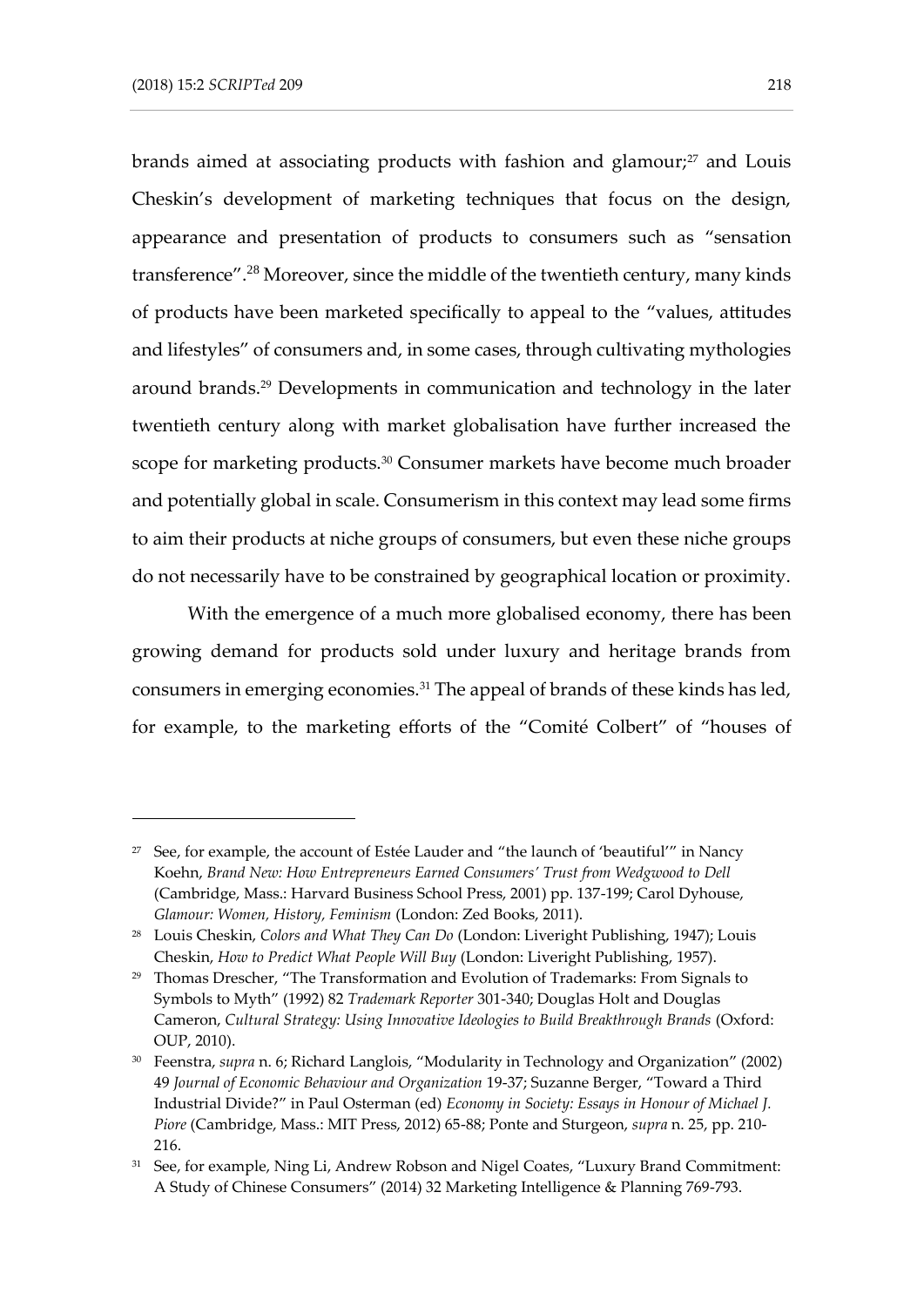French luxury" directed at these economies;<sup>32</sup> and is also reflected in the popularity of Clarks Village in Somerset as a destination for tourists from China and South East Asia.<sup>33</sup> There has also been a greater scope for exploiting the appeal of familiar brands and for broadening and developing their familiarity through marketing practices such as "brand extension" and "brand stretching".<sup>34</sup> Consumerism has lain behind the practice of sports teams, sports stars and celebrities in general to develop their images and exploit their appeal through various forms of "merchandising". When Advocate General Colomer referred to football clubs as engaging in "an economic activity of the first order",<sup>35</sup> he was referring to their ability to exploit the appeal they had acquired across a range of markets through various forms of merchandising. Consumerism has provided a new business model for football clubs, creative artists and others in which the cultivation of an exploitable image becomes a distinct form of output.<sup>36</sup>

<sup>&</sup>lt;sup>32</sup> See the Comité Colbert's website available at <http://www.comitecolbert.com/index.php?lang=en> (accessed 8 December 2017).

<sup>33</sup> See, for example, Patrick Barkham, "How the Chinese fell in Love with Clarks Shoes" (*The Guardian*, 9 March 2011) available at

<http://www.guardian.co.uk/lifeandstyle/2011/mar/09/chinese-love-clarks-shoes> (accessed 8 December 2017); "Chinese Visitors surge to grab Brands at Clarks Village Outlet" (*Visit Somerset*, 15 January 2014) available at

[http://www.visitsomerset.co.uk/blog/2014/1/15/chinese-visitors-surge-to-grab-brands-at](http://www.visitsomerset.co.uk/blog/2014/1/15/chinese-visitors-surge-to-grab-brands-at-clarks-village-outlet-a95)[clarks-village-outlet-a95](http://www.visitsomerset.co.uk/blog/2014/1/15/chinese-visitors-surge-to-grab-brands-at-clarks-village-outlet-a95) (accessed 8 December 2017). On Clarks shoes as an object of consumerist desire and a brand with global appeal, see Al Fingers, *Clarks in Jamaica* (London: One Love Books, 2012).

<sup>34</sup> Jay Pil Choi, "Brand Extension as Informational Leverage" (1998) 65 *Review of Economic Studies* 655-669; Lynne Pepall and Dan Richards, "The Simple Economics of Brand Stretching" (2002) 75 *Journal of Business* 535-552.

<sup>&</sup>lt;sup>35</sup> "[Leading football clubs] are not mere sporting associations whose aim is the playing of football, but genuine 'emporia' which, with the object of playing professional football, pursue an economic activity of the first order": *Arsenal FC plc v Matthew Reed* [2002] ETMR 975 (Advocate General's Opinion) [84].

<sup>&</sup>lt;sup>36</sup> On the possibilities and pitfalls of exploiting celebrity in this way, see for example Joe Muggs, "Sorry Perez – You Just Don't Get It" (*The Guardian*, 8 October 2009) available at <https://www.theguardian.com/music/2009/oct/08/perez-hilton-pop-brands> (accessed 8 December 2017).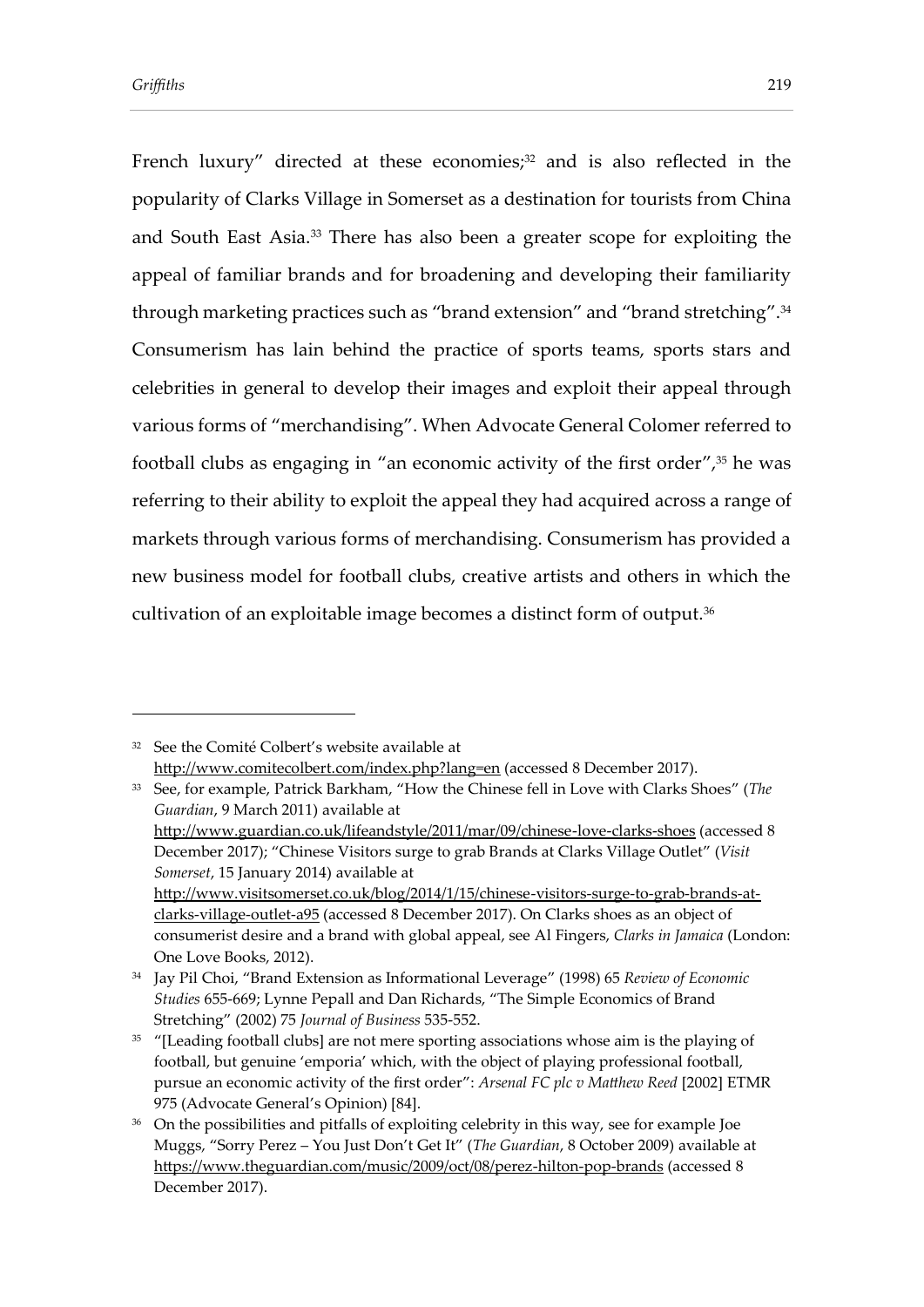Another aspect of consumerism is the high value that consumers have come to attach to various forms of product novelty. $37$  In a survey of what he termed "the accelerating pursuit of the new", Colin Campbell identified three forms of novelty that consumers may seek in objects of consumption and related these to three forms of consumption.<sup>38</sup> First, there are products that are new in the sense of being fresh or "brand new", which are the objects of "replacementdriven consumption of the new" or of consumption for the first time.<sup>39</sup> Secondly, there are products that are new in the sense that they are a new kind of product, or the latest version, or an improved or innovative version, which are the objects of "innovation-driven consumption of the new".<sup>40</sup> Thirdly, there are products that are new in the sense that they are novel, newly fashionable or "must-have" (as in "X is the new Y"), which are the objects of "fashion-driven consumption of the new".<sup>41</sup> As Campbell recognised, these three forms of consumption may overlap extensively in practice and a particular product can be new in all three senses.<sup>42</sup>

A good example of products that combined all three forms of novelty and could be the objects of all three forms of consumption were various fashion products featuring classic brand names and logos from the later twentieth century, which became fashionable in 2016. These included Vetements' "DHL T shirt" and Anya Hindmarch's "Boots' boots", which retailed at £185 and £895

<sup>37</sup> Campbell, *supra* n. 9, p. 29.

<sup>&</sup>lt;sup>38</sup> *Ibid., p.* 30. See further Colin Campbell, "The Desire for the New: Its Nature and Social Location as Presented in Theories of Fashion and Modern Consumerism" in Roger Silverman and Eric Hirsch (eds) *Consuming Technologies: Media and Information in Domestic Spaces* (Routledge, 1992) 48-64.

<sup>39</sup> *Ibid*., pp. 30-36.

<sup>40</sup> *Ibid*., pp. 36-38.

<sup>41</sup> *Ibid*., pp. 38-40.

<sup>42</sup> *Ibid*., pp. 30.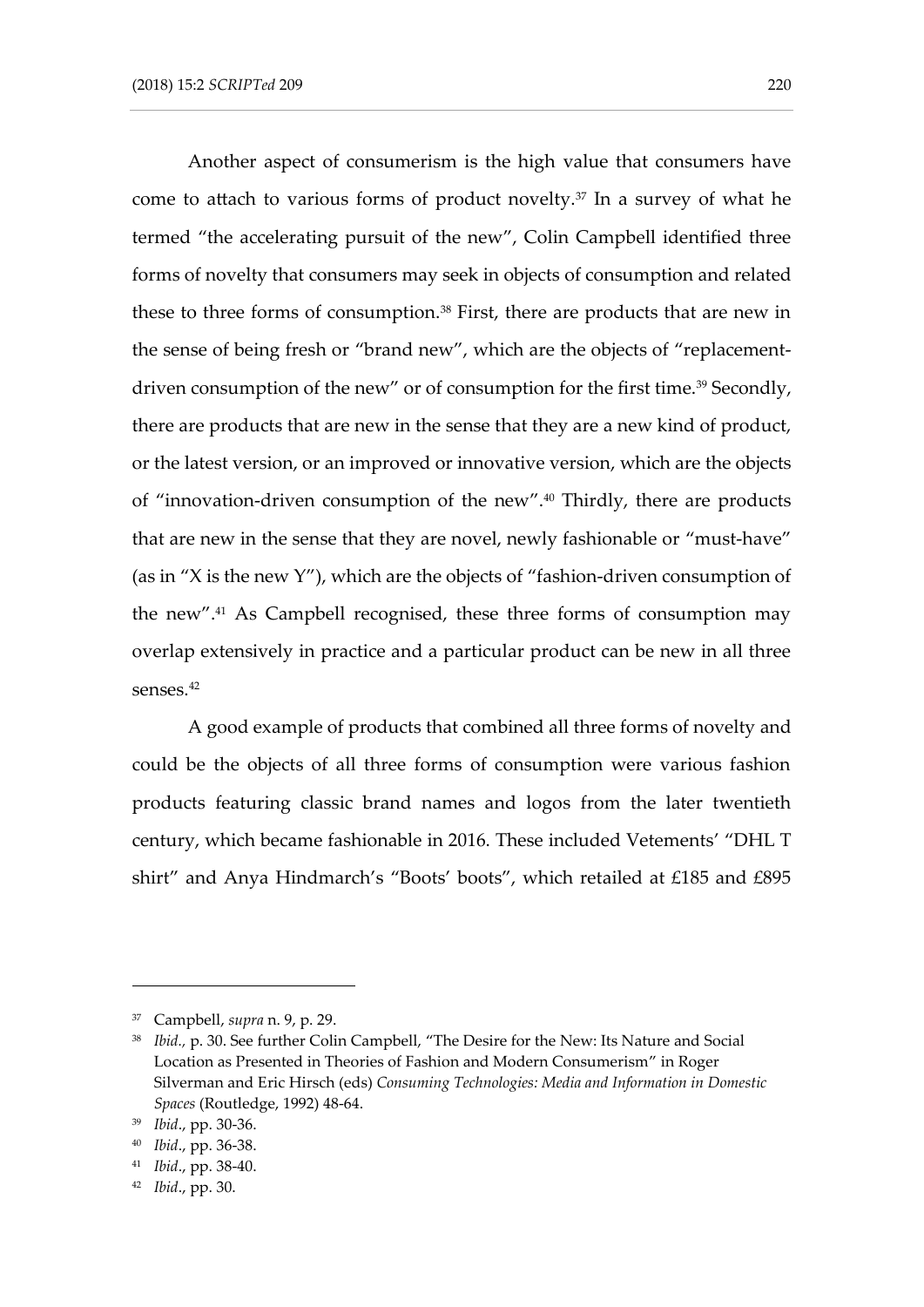respectively.<sup>43</sup> Much of the "value" in these products that enabled them to command such high prices was intangible in nature, reflecting their design, image, the statement that they enabled wearers to make about themselves and their branding.<sup>44</sup> A consumer buying a Vetements' DHL T shirt in 2016 would have been simultaneously buying a brand new T shirt, the latest Vetements' T shirt and a "must-have" fashion product for that year.

Whilst these fashion products incidentally featured classic logos such as those of "DHL" and "Boots", the trade marks that were crucial to attracting demand and adding substantial intangible value to them were the brand names and other signifiers of the firms that marketed them, such as Vetements and Anya Hindmarch. These gave the products the distinctive marketing identities that helped to define them as specific objects of consumption and helped to differentiate them from other products on the market. The exclusivity of the brands to their owners meant that products sold under them had a specific commercial provenance and could benefit from the reputation and other associations of the brands. This was a source of reassurance to consumers on a number of matters such as the likely quality of the products and in particular their fashionable and "must-have" status.<sup>45</sup> The signifiers of the brands also provided reference points for communication about these products and for seeking and conveying information about them, including reviews,

<sup>43</sup> See Lauren Cochrane, "Scam or Subversion? How a DHL T Shirt Became This Year's Must-Have" (*The Guardian,* 20 April 2016) available at [https://www.theguardian.com/fashion/2016/apr/19/dhl-t-shirt-vetements-fashion-paris](https://www.theguardian.com/fashion/2016/apr/19/dhl-t-shirt-vetements-fashion-paris-catwalk)[catwalk](https://www.theguardian.com/fashion/2016/apr/19/dhl-t-shirt-vetements-fashion-paris-catwalk) (accessed 8 December 2017).

<sup>&</sup>lt;sup>44</sup> The high value of intangible content in clothing can be seen in the proportions in which parties in a value chain share the eventual retail price: Rosemary Westwood, "What does that \$14 shirt really cost?" (*Maclean's*, 1 May 2013) available at <http://www.macleans.ca/economy/business/what-does-that-14-shirt-really-cost/> (accessed 8 December 2017).

<sup>&</sup>lt;sup>45</sup> Brian Hilton, Chong Ju Choi and Stephen Chen, "The Ethics of Counterfeiting in the Fashion Industry: Quality, Credence and Profits Issues" (2004) 55 *Journal of Business Ethics* 345-354.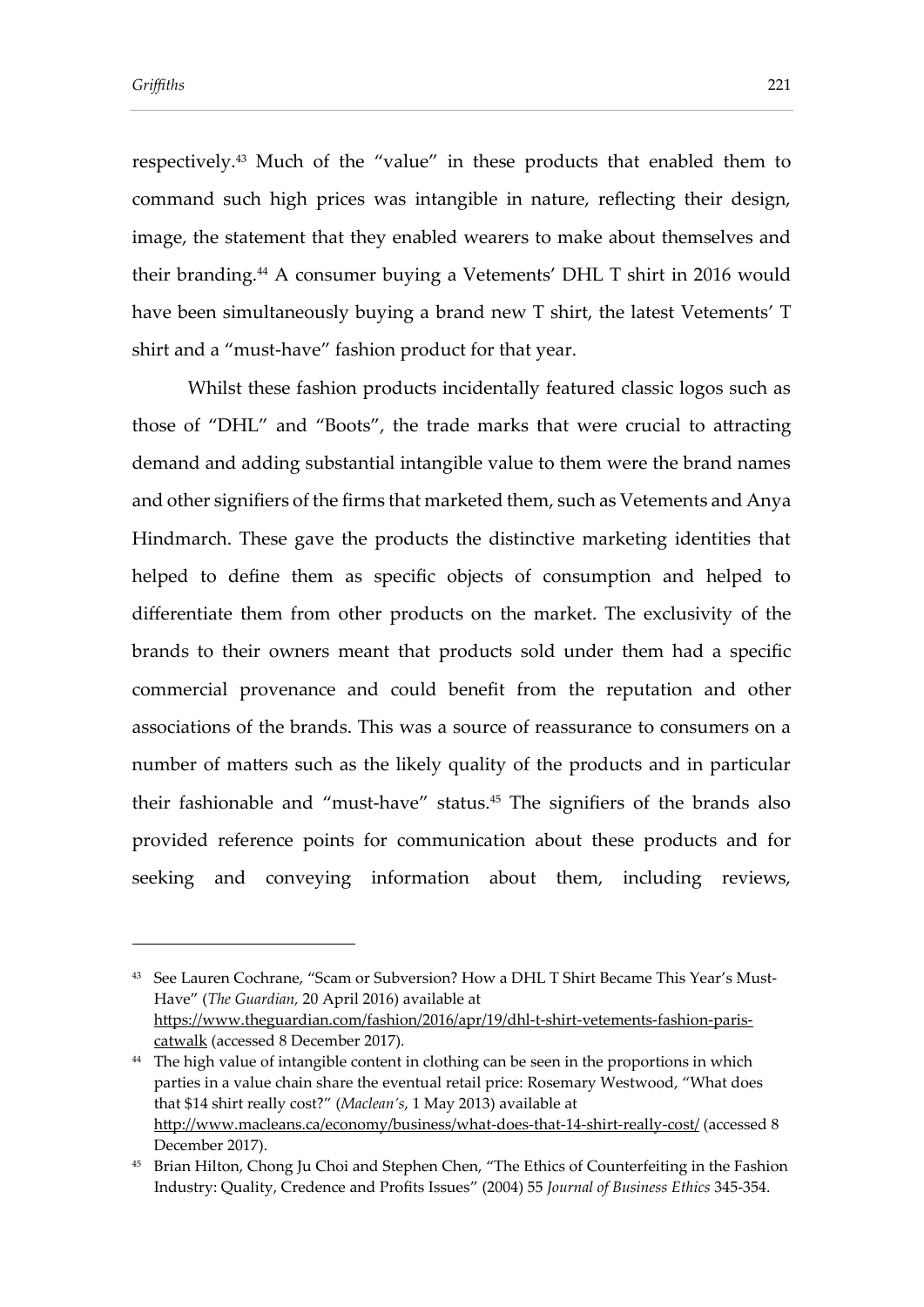recommendations and endorsements by expert commentators and others on whose judgement consumers were likely to rely. This referential role also assisted in the promotion of the products and their attainment of the status of being fashionable and "must-have" and trade marks enabled consumers to express demand for the specific products in question.

Trade marks as the signifiers and legal anchors of brands can go much further in facilitating consumerist consumption. They give their owners exclusive control along with flexibility and discretion both as to the products that are sold under them and as to the production of these products. The next section will examine these roles in more detail.

#### **3 How Trade Marks Facilitate Consumerism**

Ownership of a trade mark gives a firm exclusive rights covering two matters.<sup>46</sup> One is the exclusive right to use the sign to brand and differentiate products of a kind for which it has been registered as a trade mark and turn them into specific objects of demand. The second is the exclusive right to determine which products can be marketed under the trade mark and thus with the benefit of its power to attract demand.<sup>47</sup> The owner's exclusive right to use a trade mark to attract demand is reinforced by various ancillary rights over the use of the relevant sign and similar signs both for branding products and as reference points in advertising and in other communication. The owner's exclusive control over the supply of branded products is also reinforced by various ancillary rights. These include the absolute right to authorise the first marketing of products under the

<sup>46</sup> Griffiths, *supra* n. 18.

<sup>47</sup> *Major Bros. v Franklin & Son* [1908] 1 KB 712 (HC); Case C-9/93 *IHT v Ideal-Standard* [1994] ECR I-2789 [37]; *Primark v Lollypop Clothing* [2001] FSR 637 (HC).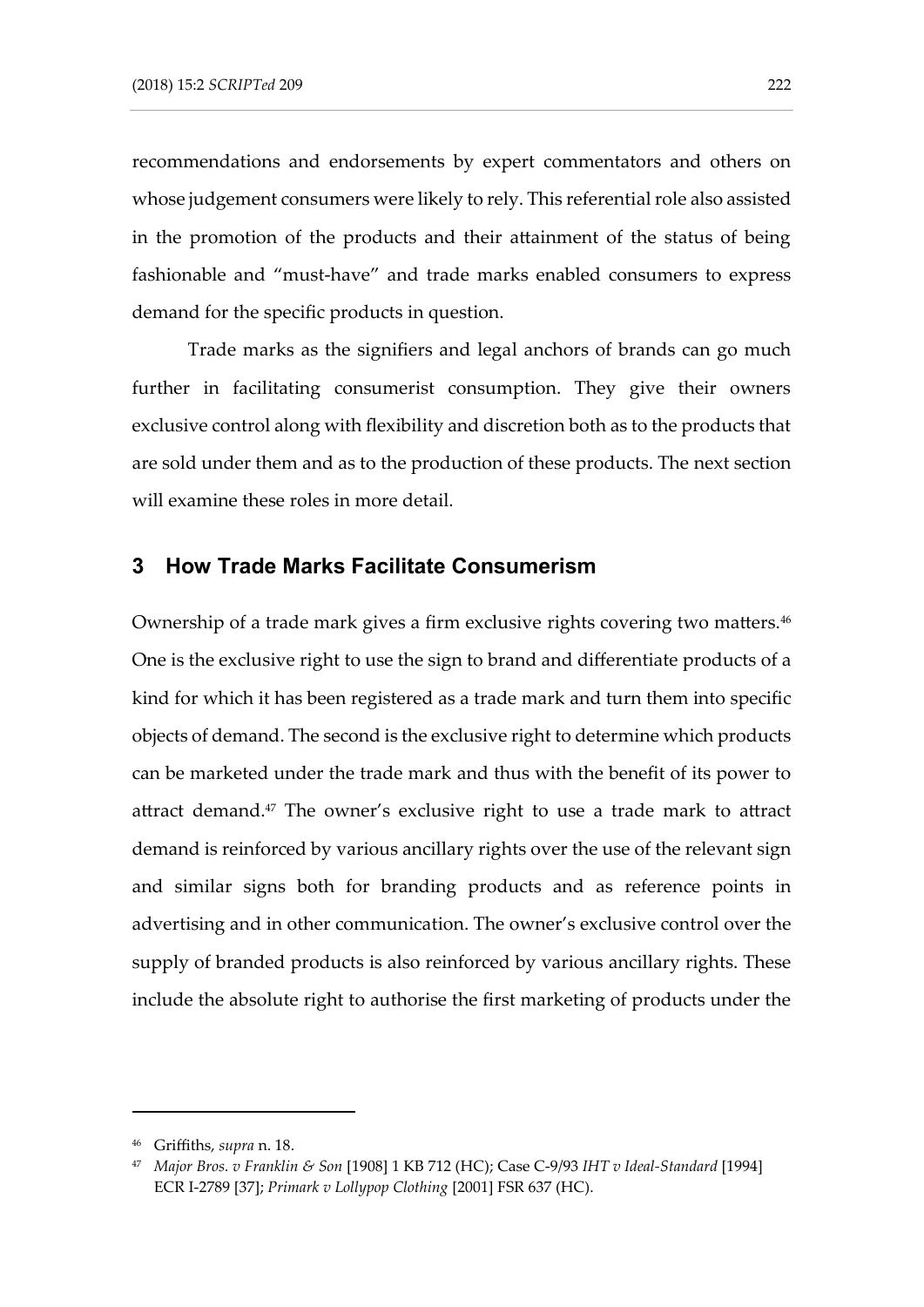trade mark in the European Economic Area ("EEA"); <sup>48</sup> and certain rights over the further marketing of branded goods after their first marketing in the EEA, which protect the trade mark's reputation and power to attract demand.<sup>49</sup> Moreover, along its exclusive control over supply, the owner has discretion as to how it arranges for the production or procurement of that supply and to vary these arrangements. 50

The owner's extensive control over the use of its trade mark for demandattraction and over supply-provision, together with its discretion over the organisation of supply have made crucial contributions to the ability of some firms to exploit the opportunities of consumerism. It has meant that the marketing of products can be separated from their production so that each activity can develop according to its own economic logic in terms of scale and scope. The ability to do this has enabled firms that are well-placed to attract demand from consumers to focus their efforts and resources on marketing and other higher value activities and to compete at this level. Leading firms in many industries no longer engage in the "Fordist" mass production of products,<sup>51</sup> but focus on high value "weightless" activities such as design, product development,

<sup>48</sup> Directive 2008/95/EC of the European Parliament and of the Council of 22 October 2008 to approximate laws of the Member States relating to trade marks [2008] OJ L 299/25 (hereinafter 'Directive 2008/95/EC'), art. 7; Trade Marks Act 1994, s. 12. See Case C-355/96 *Silhouette v Hartlauer* [1998] ECR I-4799; Joined Cases C-414/99-C-416/99 *Zino Davidoff v A & G Imports* [2001] ECR I-8691.

<sup>49</sup> Directive 2008/95/EC, art. 7; Trade Marks Act 1994, s. 12. See Case C-427/93 *Bristol-Myers Squibb v Paranova* [1996] ECR I-3457; Case C-348/04 *Boehringer Ingelheim v Swingward (No. 2)* [2007] ECR-3391; Case C-276/05 *Wellcome v Paranova* [2008] ECR I-10479.

<sup>&</sup>lt;sup>50</sup> The commercial origin that a trade mark guarantees "is not defined by reference to the manufacturer but by reference to the point of control of manufacture": Case C-9/93 *IHT v Ideal-Standard* [1994] ECR I-2789 [37]. See Brennan, *supra* n. 18.

<sup>51</sup> Robin Murray, "Fordism and Post-Fordism" in Stuart Hall and Martin Jacques, *New Times: The Changing Face of Politics in the 1990s* (London: Lawrence & Wishart, 1989) 38-53; Julie Froud, Sukhdev Johal, Adam Leaver and Karel Williams, "Financialization across the Pacific: Manufacturing Cost Ratios, Supply Chains and Power" (2014) 25 *Critical Perspectives on Accounting* 46-57.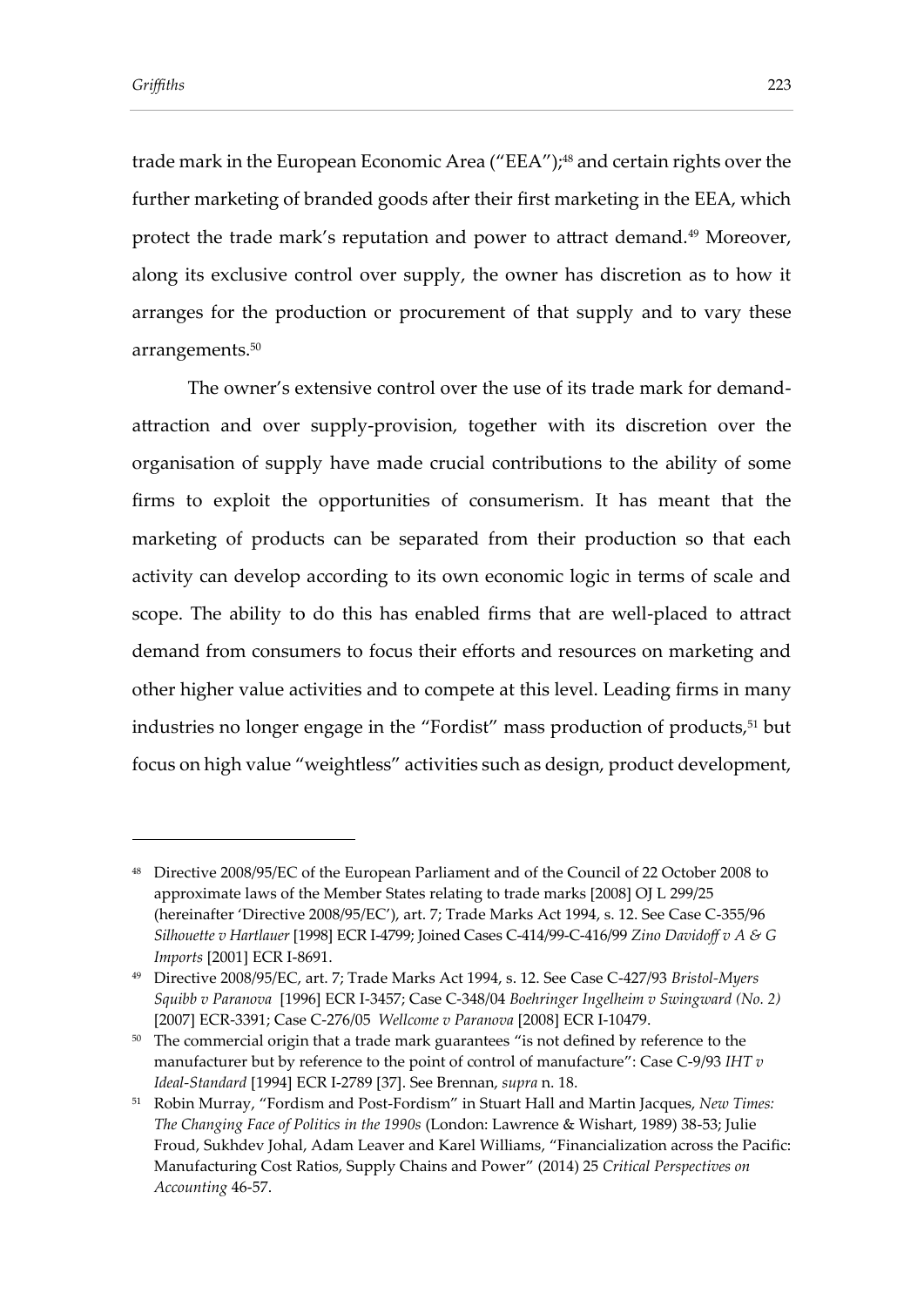marketing whilst orchestrating production from fluid and flexible supply chains.<sup>52</sup> Innovation in technology and communication has increased the scope for outsourcing production into supply chains, enabling much greater flexibility in production arrangements and facilitating more rapid product development.<sup>53</sup> Consumerism has increased the advantage of outsourcing production in a way that combines low costs with a high degree of flexibility.<sup>54</sup> The transformation of Clarks Shoes in the 1990s from a large-scale manufacturer of shoes in the United Kingdom to a global marketing firm that orchestrates the manufacture of shoes through a fluctuating global supply network of manufacturers is an example of this.<sup>55</sup> It can also be seen in the fast fashion industry with its globally-recognised brands and global supply chains.<sup>56</sup>

Whilst the control and discretion that trade mark owners have over supply is important to their capacity to seize and exploit the opportunities of consumerism, their demand-side control makes a much more obvious contribution to this capacity. The foundation of this contribution is the owner's ability to use a trade mark to give products an identity that is distinctive and exclusive. This kind of identity roughly corresponds to the marketing concept of a brand, though a "brand" is not defined in trade mark law and its relationship

<sup>52</sup> "What these companies produced primarily were not things … but *images* of their brands. Their real work lay not in manufacturing but in marketing. This formula … has companies competing in a race towards weightlessness": Naomi Klein, *No Logo* (Flamingo, 2000) p. 4 (emphasis in the original). This trend has been a feature of the financialised form of capitalism that has evolved alongside the market form of globalisation since the 1980s: Julie Froud et al, "Shareholder Value and the Political Economy of Late Capitalism" (2000) 29 *Economy and Society* 1-12; Froud, Leaver and Williams, *supra* n. 13.

<sup>53</sup> *Supra* n. 30.

<sup>54</sup> Campbell, *supra* n. 9, pp. 39-40.

<sup>55</sup> *Supra* n. 33.

<sup>&</sup>lt;sup>56</sup> See generally All Party Parliamentary Group on Bangladesh, "After Rana Plaza: A Report into the Readymade Garment Industry in Bangladesh" (2013) ("the APPB Report"), available at

[http://www.annemain.com/files/attachments/APPG\\_Bangladesh\\_Garment\\_Industry\\_Report.](http://www.annemain.com/files/attachments/APPG_Bangladesh_Garment_Industry_Report.pdf) [pdf](http://www.annemain.com/files/attachments/APPG_Bangladesh_Garment_Industry_Report.pdf) (accessed 8 December 2017).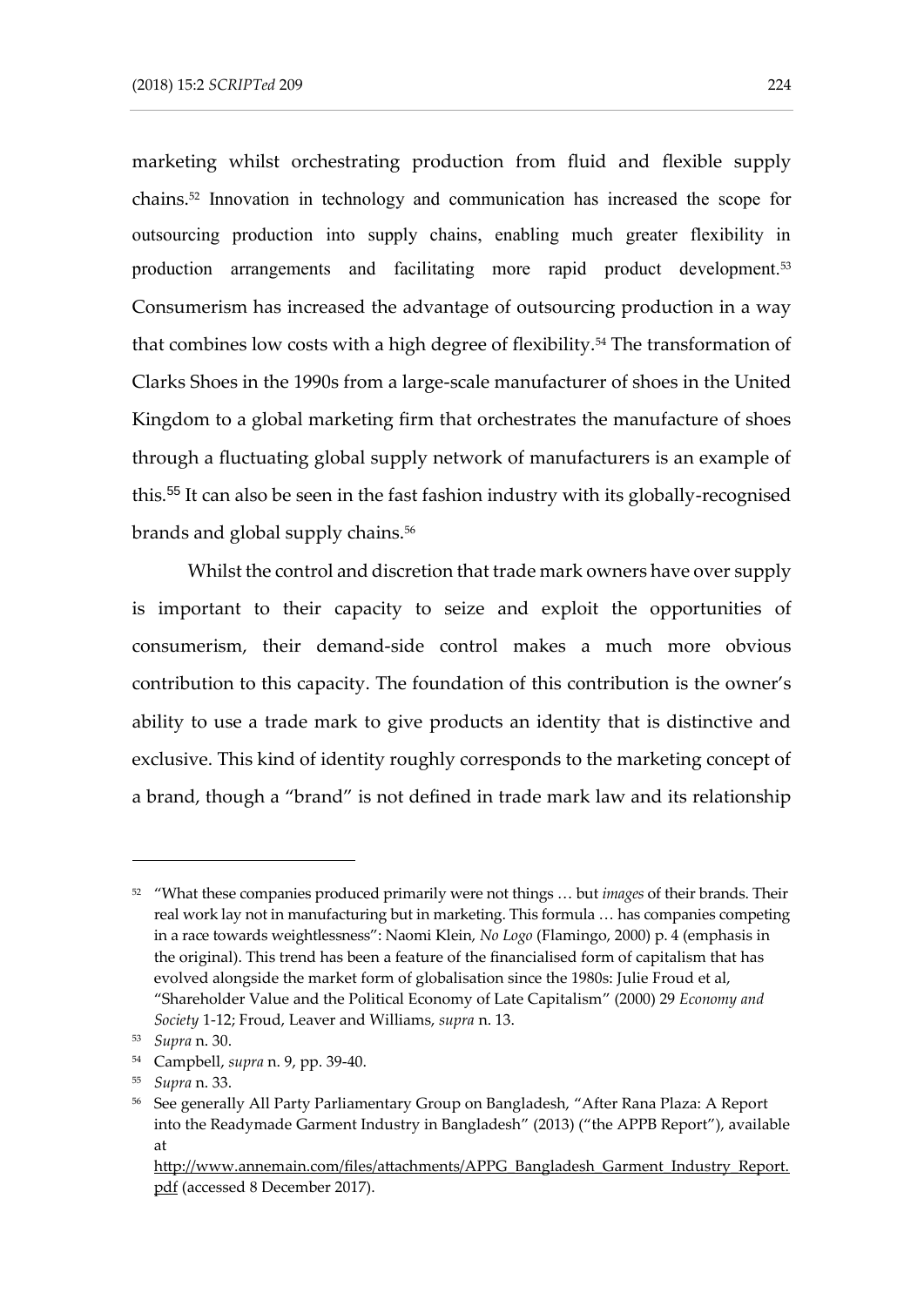with a trade mark can be nebulous.<sup>57</sup> Trade marks are both the signifiers and the legal anchors of brands. A firm may use more than one trade mark to signify and anchor a specific brand and may vary the combination or change them,<sup>58</sup> though consumers must be likely to recognise each signifier on its own as signifying an exclusive connection to one firm for it to be registered as a trade mark.<sup>59</sup>

The legal definition of a trade mark as a sign that identifies and distinguishes products as those "of one undertaking" understates the full potential of brands and their trade mark signifiers as marketing resources. $^{60}$ Firms can use trade marks to differentiate products in other ways as well. Firms can, for example, use trade marks to customise products in terms of their quality and other characteristics and to market different versions of the same kind of product. <sup>61</sup> Moreover, a brand owner has control over the customisation that its brand reflects, with discretion to vary quality and other characteristics as long as the brand does not become misleading. <sup>62</sup> Firms can also use trade marks to establish different layers of brands under their control to signify different layers of information about the products they supply. These may range from broader corporate or umbrella brands to narrower product or niche brands.<sup>63</sup> Their

<sup>57</sup> See, for example, Jennifer Davis and Spyros Maniatis, "Trademarks, Brands, and Competition" in Teresa da Silva Lopes and Paul Duguid (eds) *supra* n. 26, 119-137, pp. 120- 122; Deven Desai and Spencer Weber Waller, "Brands, Competition, and Antitrust Law" in Deven Desai, Ioannis Lianos and Spencer Weber Waller (eds) *supra* n. 1, 75-112, pp. 77-83.

<sup>58</sup> Starbucks, for example, changed the appearance of its mermaid logo in early 2011: "Starbucks drops its Name and the Word Coffee from its Logo" (*BBC News*, 6 January 2011) available at<http://www.bbc.co.uk/news/business-12125440> (accessed 8 December 2017).

<sup>59</sup> Case C-215/14 *Société des Produits Nestlé v Cadbury* [2015] Bus LR 1034; *Société des Produits Nestlé v Cadbury* [2017] EWCA Civ 358.

<sup>60</sup> Directive 2008/95/EC, art. 2; Trade Marks Act 1994, s. 1(1).

<sup>61</sup> *Andrew (John) v Kuehnrich* (1913) 30 RPC 677(CA).

<sup>62</sup> *Scandecor Development v Scandecor Marketing* [2001] ETMR 800 (HL).

<sup>&</sup>lt;sup>63</sup> On corporate and product brands, see Carol Corrado and Janet Xiaohui Hao, "Brands as Productive Assets: Concepts, Measurement and Global Trends" (2014) WIPO Economic Research Working Paper No. 13, p. 10, available at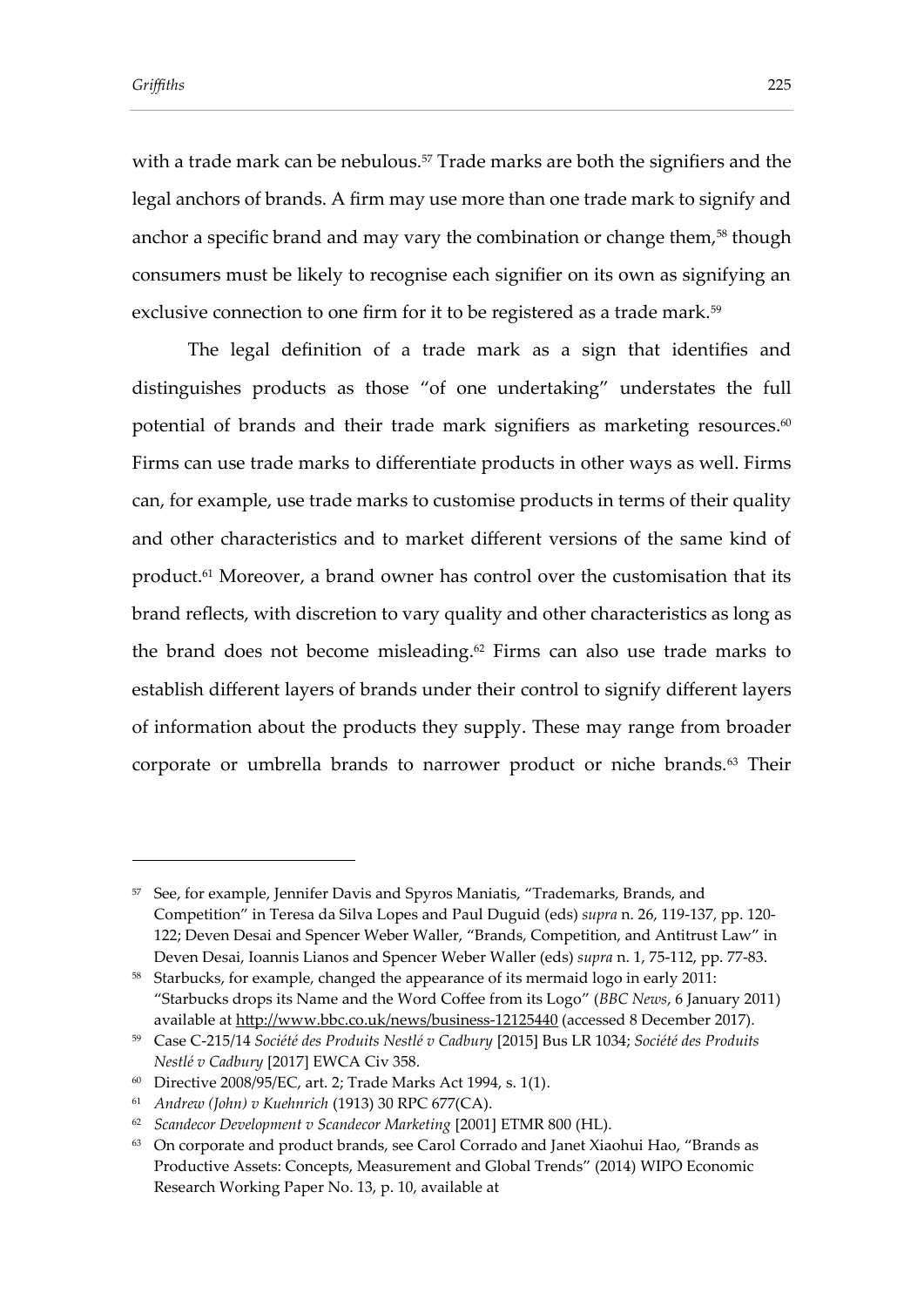owners have discretion as to how far (if at all) they make the connections between different brands under their control apparent to consumers.

The ability to use branding to customise products and to establish different product brands means that firms can profit from satisfying consumers with differing preferences. 64 This enables firms to compete more effectively in the dimension of product differentiation, especially with the growth of the tendency associated with consumerism for consumers to attach greater value to differentiation, even superficial differentiation, for its own sake.<sup>65</sup> The growth of consumerism has also increased the scope for attracting demand to specific brands of products because of their particular intangible content, which may be their only significant difference from other brands. <sup>66</sup> Trade mark law has done much to facilitate the capacity of brands to add intangible content to products through protecting the kind of image and other associations that can give them this capacity. The Court of Justice of the European Union ("CJEU") has gone so far as to recognise that an image of prestige and luxury can form part of the "actual quality" of marked products.<sup>67</sup>

The foundation of a brand's capacity to add intangible content is its exclusivity since this gives it an institutional character and establishes

[http://www.wipo.int/edocs/pubdocs/en/wipo\\_pub\\_econstat\\_wp\\_13.pdf](http://www.wipo.int/edocs/pubdocs/en/wipo_pub_econstat_wp_13.pdf) (accessed 8 December 2017).

<sup>64</sup> Silva Lopes and Casson, *supra* n. 7, p. 655. On the value of product customisation and its different forms, see Joseph Pine II and James Gilmour, *The Experience Economy* (Cambridge, Mass.: Harvard Business Review Press, 2011) pp. 107-116 and pp. 130-141.

<sup>65</sup> *Supra* nn. 3-4.

<sup>66</sup> Gary Becker, Kevin Murphy and Edward Glaeser, "Social Markets and the Escalation of Quality: The World of Veblen Revisited" in Gary Becker and Kevin Murphy (eds) *Social Economics: Market Behaviour in a Social Environment* (Cambridge, Mass.: The Belknap Press, 2001) 84-104.

 $67$  "[T]he quality of luxury goods ... is not just the result of their material characteristics, but also of the allure and prestigious image which bestows on them an aura of luxury … [A]n impairment to that aura of luxury is likely to affect the actual quality of those goods": Case C-59/08 *Copad v Christian Dior Couture* [2009] ECR I-3421[24]-[26].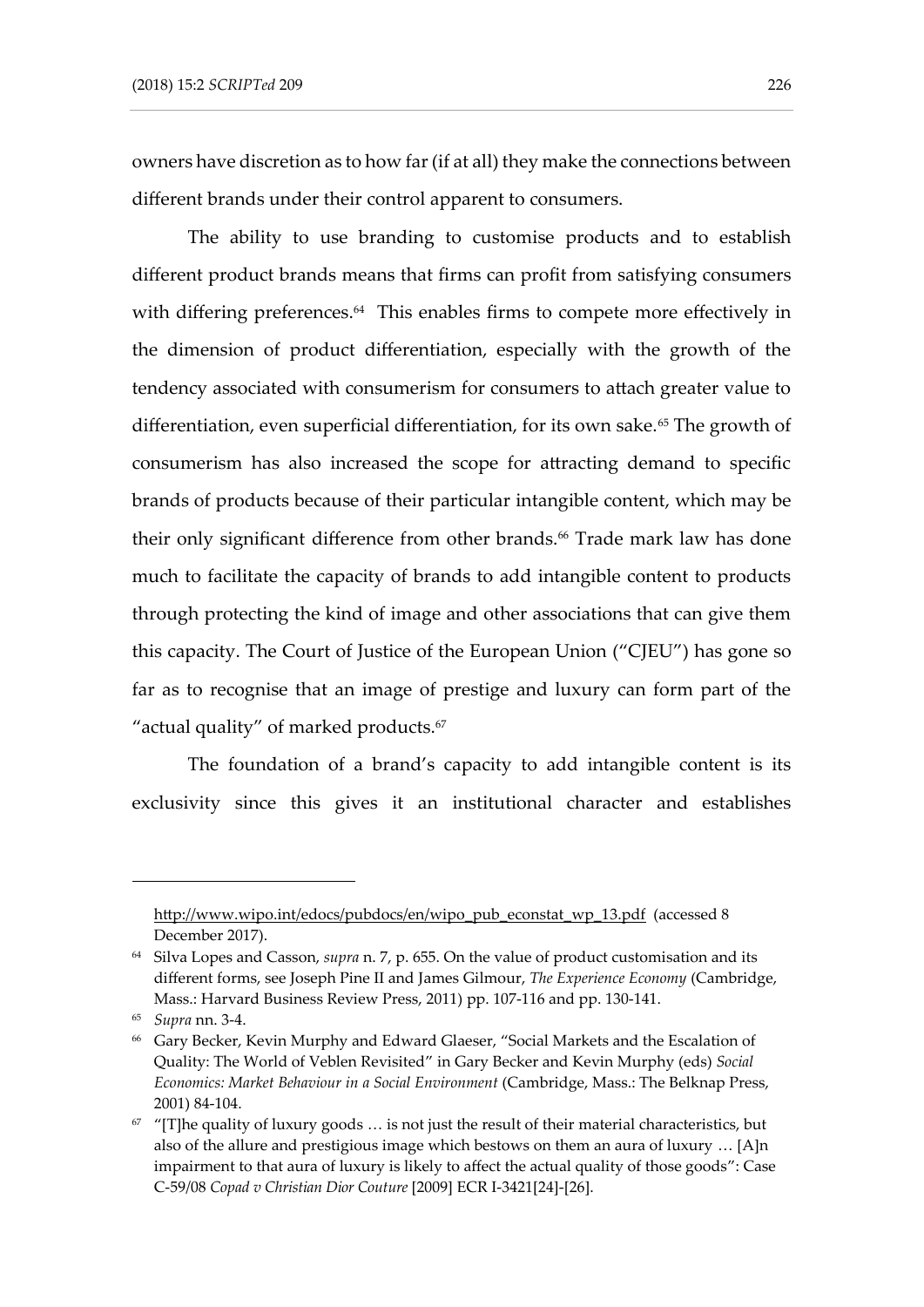commercial accountability for branded products. It enables the brand to acquire a reputation concerning the branded products, which can be a source of reassurance to consumers and attract demand accordingly. <sup>68</sup> Moreover, as a cohesive entity with some of the attributes of a humanistic personality, a brand can go further and acquire its own unique history and biography along with an image and other associations.<sup>69</sup> This can appeal to consumers at the emotional level and help to offset the impersonal nature of artificial legal structures. <sup>70</sup> The continuity of this personality can turn what would otherwise be an isolated act of consumption into something that can be repeated or a continuing relationship.<sup>71</sup> A brand's personality can also help to increase the emotional impact of consumption through transforming branded products into sources of self-expression or self-realisation or into symbols of status or of adherence to particular values reflecting the brand's reputation, image and associations. 72 Trade marks can help to develop the personalities of the brands they signify through their ancillary role as reference points. Their owners can use them in advertising and other promotional activity to cultivate or reinforce images and other associations for their brands. Brands with the capacity to add intangible

<sup>68</sup> Benjamin Klein and Keith Leffler, "The Role of Market Forces in Assuring Contractual Performance" (1981) 89 *Journal of Political Economy* 615-641; William Landes and Richard Posner, "Trademark Law: An Economic Perspective" (1987) 30 *Journal of Law and Economics* 265-309; Nicholas Economides, "The Economics of Trademarks" (1988) 78 *Trademark Reporter*  523-539.

<sup>69</sup> Jonathan Kahn, "Product Liability and the Politics of Corporate Presence: Identity and Accountability in *Macpherson v. Buick*" (2001) 35 *Loyola of Los Angeles Law Review* 3-64, pp. 30- 41.

<sup>70</sup> Roland Marchand, *Creating the Corporate Soul: The Rise of Public Relations and Corporate Imagery in American Big Business* (Berkeley: University of California Press, 2001) pp. 7-47.

 $71$  "Fifty-seven years later, she still recalled the taste of that Coke on that summer day ... From then on … she always asked for Coca-Cola.": Constance Hays, *Pop: Truth and Power at the Coca-Cola Company* (London: Arrow, 2005) pp. 8-9.

<sup>72</sup> Barton Beebe, "Intellectual Property Law and the Sumptuary Code" (2010) 123 *Harvard Law Review* 809-889; Holt and Cameron, *Cultural Strategy*, *supra* n. 29.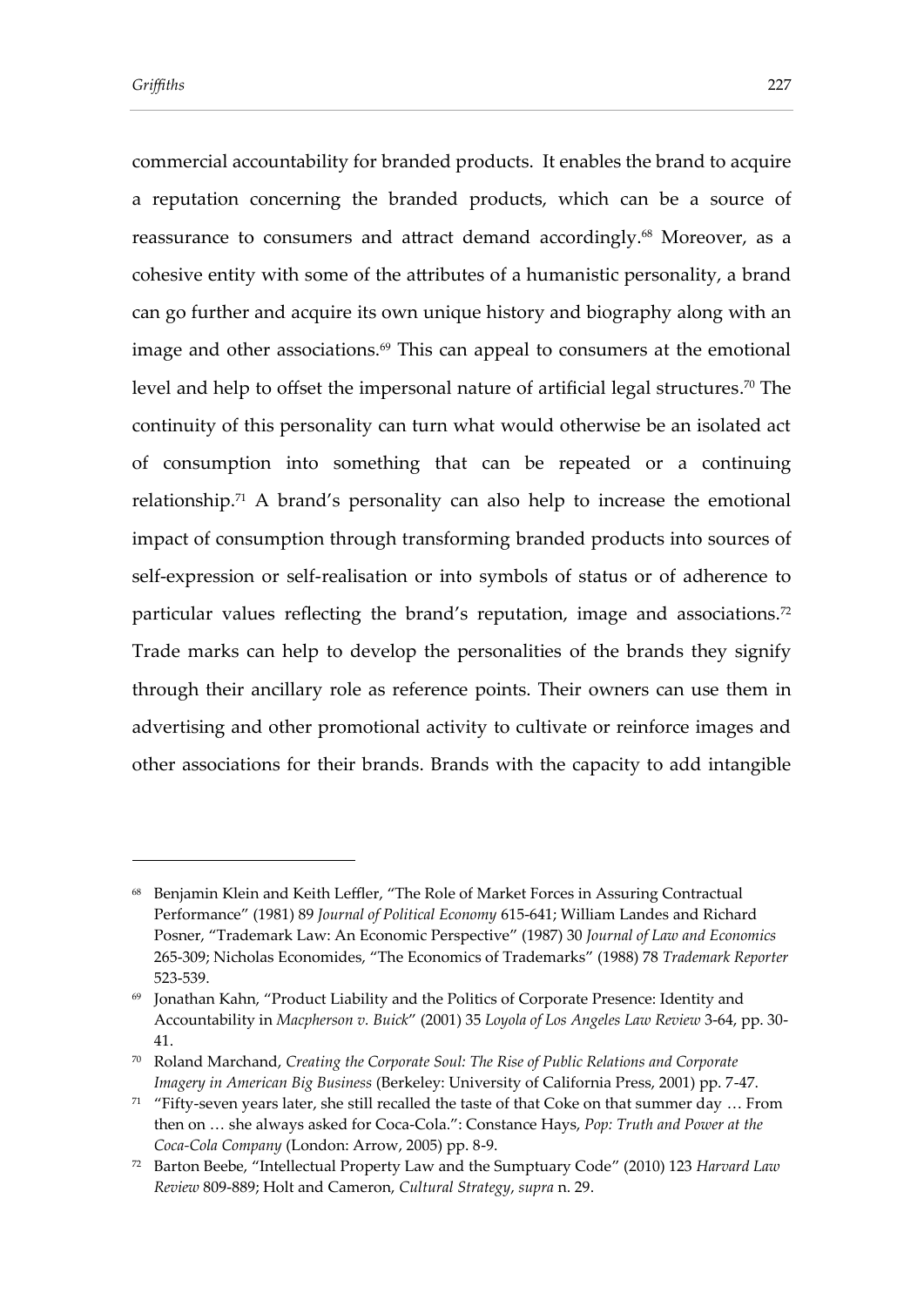content to products can become something much more than a means of product differentiation and sources of guidance and reassurance about product quality and characteristics.

Trade mark law has boosted the potential of brands to attract demand in this way through its calibration of the ancillary rights of their owners. The owner of a trade mark that has acquired a reputation in the minds of consumers is entitled to prohibit third parties who are marketing or supplying products of any kind from using the same or a similar sign in a way that creates a mental "link" with the trade mark (that is bringing the trade mark to the minds of consumers encountering the third party's sign) and as a consequence of this link has one or more of three designated effects on the trade mark.<sup>73</sup> The designated effects are to damage the trade mark's "distinctive character", to damage its "repute" and to take "unfair advantage" of these without "due cause".

The CJEU has confirmed that this additional protection for certain trade marks goes beyond the traditional boundary of protection, which requires an infringing sign to be likely to confuse consumers about the commercial origin of the third party's products or to create a false impression that there is an economic link of some kind with the trade mark or its owner.<sup>74</sup> Instead, this additional protection increases the control that the owner has over its trade mark's presence in the minds of consumers and thereby increases its value as a resource for attracting attention and demand. It protects the prominence that the trade mark may enjoy in the minds of consumers and the factors that enable it to attract

<sup>73</sup> Directive 2008/95/EC, art. 5(2); Trade Marks Act 1994, s. 10(3). See Case C-375/97 *General Motors v Yplon* [1999] ECR I-5421; Case C-252/07 *Intel v CPM* [2008] ECR I-8823 ; Case C-487/07 *L'Oréal v Bellure* [2009] ECR I-5185 ; Case C-323/09 *Interflora v Marks & Spencer* [2012] Bus LR 1440; Case C-252/12 *Specsavers v Asda* [2013] Bus LR 1277.

<sup>74</sup> Case C- 292/00 *Davidoff & Cie v Gofkid* [2003] ECR I-389; Case C-408/01 *Adidas-Salomon v Fitnessworld* [2003] ECR I-12537.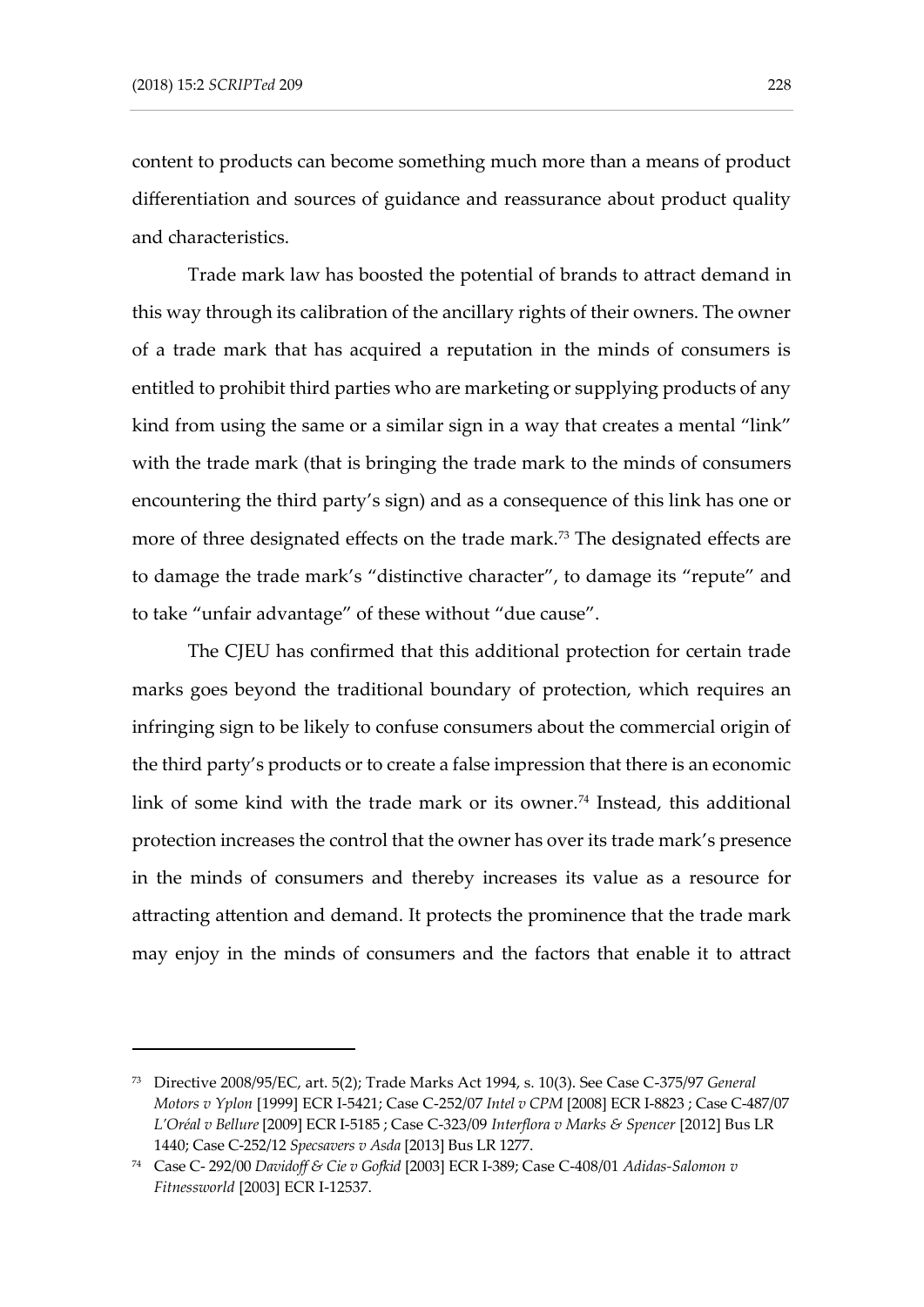demand, which can include an appealing image as well as a good reputation concerning product quality.<sup>75</sup> It also enables the owner to prevent unfair exploitation of these features of its trade mark's presence. In a controversial judgment, the CJEU ruled that a third party can take unfair advantage of such a presence even where it causes no damage to that presence and there is no likelihood of consumers being misled about commercial origin.<sup>76</sup> In a similar line of development, the CJEU has ensured that the owner's control over third parties' use of its trade mark as a reference point in their own advertising and promotional activity is sufficient to protect its image and associations as well as its meaning as a trade mark.<sup>77</sup>

As well as facilitating the cultivation of images and associations for the brands they signify through their use as reference points, trade marks can contribute directly to their emotional impact and power to attract demand. A trade mark's distinctiveness and nature as a sign can boost its potential to gain salience in the minds of consumers. <sup>78</sup> Some signs such as logos or shapes may contribute to the aesthetic impact of a brand. However, trade mark law imposes restrictions on the ability of firms to appropriate such signs for their exclusive use as trade marks. The main overriding condition of registration is that a sign must have distinctive character in the sense that relevant consumers must be likely to perceive it as signifying an exclusive connection to one firm and thus as

<sup>75</sup> Case C-337/95 *Parfums Christian Dior v Evora* [1997] ECR I-6013; Case C-59/08 *Copad v Christian Dior Couture* [2009] ECR I-3421; Case C-46/10 *Viking Gas v Kosan Gas* (C-46/10) [2011] ETMR 58 (WL).

<sup>76</sup> Case C-487/07 *L'Oréal v Bellure* [2009] ECR I-5185. See further Dev Gangjee and Robert Burrell, "Because You're Worth It: *L'Oréal* and the Prohibition on Free Riding" (2010) 73 *MLR* 282- 304.

<sup>77</sup> Case C-337/95 *Parfums Christian Dior v Evora* [1997] ECR I-6013; Case C-63/97 *BMW v Deenik* [1999] ECR I-905; Case C-487/07 *L'Oréal v Bellure* [2009] ECR I-5185.

<sup>78</sup> Andrew Ehrenberg, Neil Barnard and John Scriven, "Differentiation or Salience" (1997) 37 *Journal of Advertising Research* 7-14; Barton Beebe, "The Semiotic Analysis of Trademark Law" (2004) 51 *UCLA Law Review* 621-704.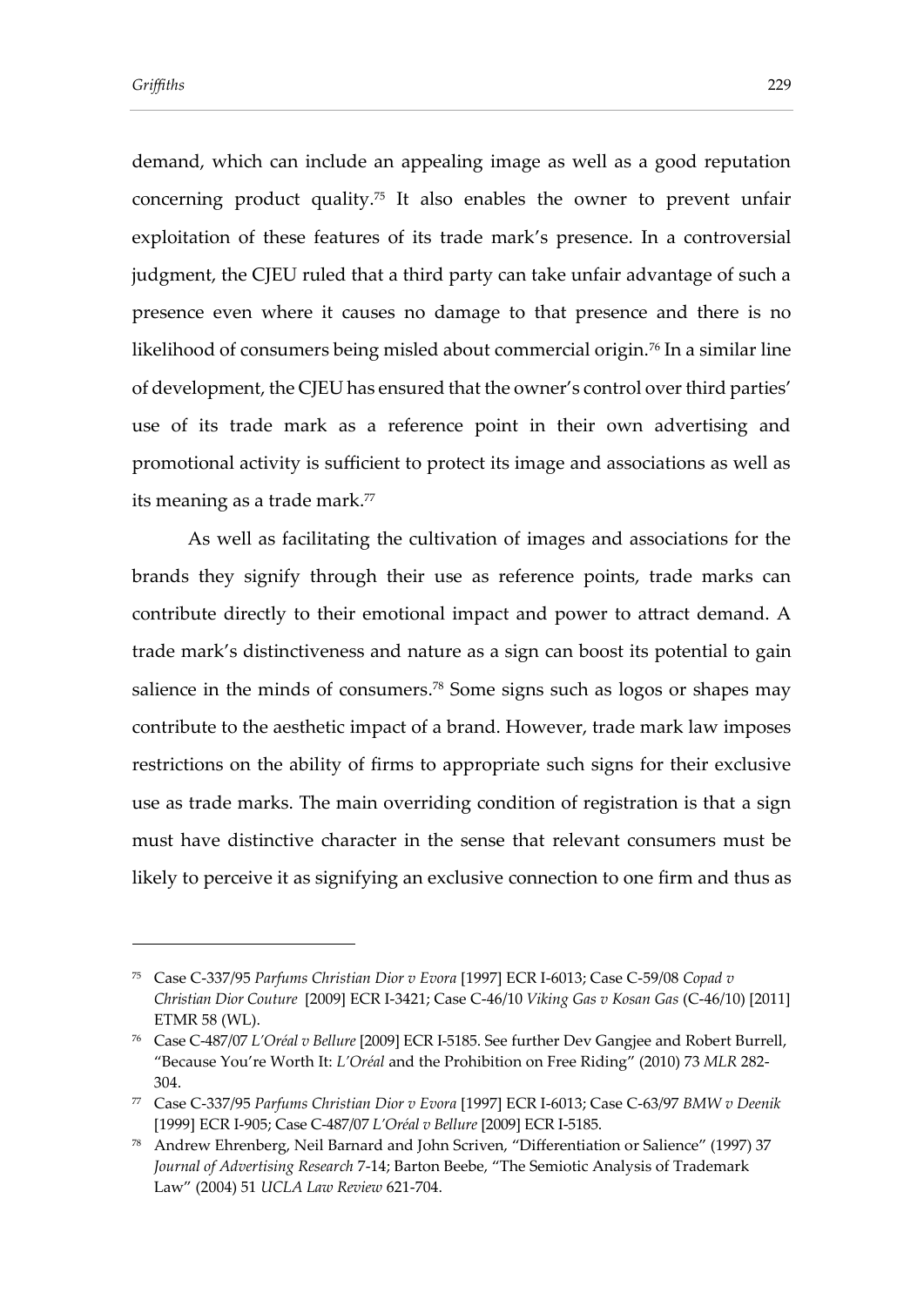a trade mark.<sup>79</sup> This can be a difficult condition for signs not traditionally or typically used as trade marks (such as shapes or colours) to satisfy. 80

There are further restrictions on the ability to register shapes as trade marks even if consumers may have come to perceive them as trade marks through their use as such. <sup>81</sup> These include a restriction on shapes that add substantial value for reasons that are not brand-related such as their aesthetic appeal, <sup>82</sup> though in practice it can be hard to disentangle the inherent allure of a sign from other factors that may give it emotional impact.<sup>83</sup> These further restrictions are due to be extended to cover product characteristics in general.<sup>84</sup> However, apart from these restrictions, trade mark law does not preclude firms from registering aesthetically-appealing signs as trade marks once consumers have come to perceive them as such even though their owners may thereby gain an extensive zone of exclusivity.<sup>85</sup>

Trade marks that signify verbally may bring attractive connotations and associations to brands through any alternative meanings or significance they may have and a firm may select a brand name or other trade mark for this reason. Trade mark law places some restrictions on the ability of firms to appropriate

<sup>79</sup> Directive 2008/95/EC, art. 3(1)(b); Trade Marks Act 1994, s. 3(1)(b).

<sup>80</sup> Case C-299/99 *Koninklijke Philips Electronics v Remington* [2002] ECR I-5475; Case C-104/01 *Libertel Groep v Benelux-Merkenbureau* [2003] ECR I-3793; *Société des Produits Nestlé v Cadbury*  [2017] EWCA Civ 358.

<sup>81</sup> Directive 2008/95/EC, art. 3(1)(e).

<sup>82</sup> Case T-508/08 *Bang & Olufsen v OHIM* [2011] ECR II-6975; Case C-205/13 *Hauck v Stokke*  [2014] Bus LR 1284.

<sup>83</sup> Case C-371/06 *Benetton v G-Star International* [2007] ECR I-7709.

<sup>&</sup>lt;sup>84</sup> Directive (EU) 2015/2436 of the European Parliament and of the Council of 16 December 2015 to approximate the laws of the Member States relating to trade marks (Recast) [2015] OJ L 336/1, art. 4(1)(e). Member states are required to implement the Recast Directive by early 2019.

<sup>&</sup>lt;sup>85</sup> As has been argued to be the case with Adidas's "three parallel stripes" trade mark, which can enjoy protection against clothing featuring two parallel strips: Case C-102/07 *Adidas v Marca Mode* [2008] ECR I-2439.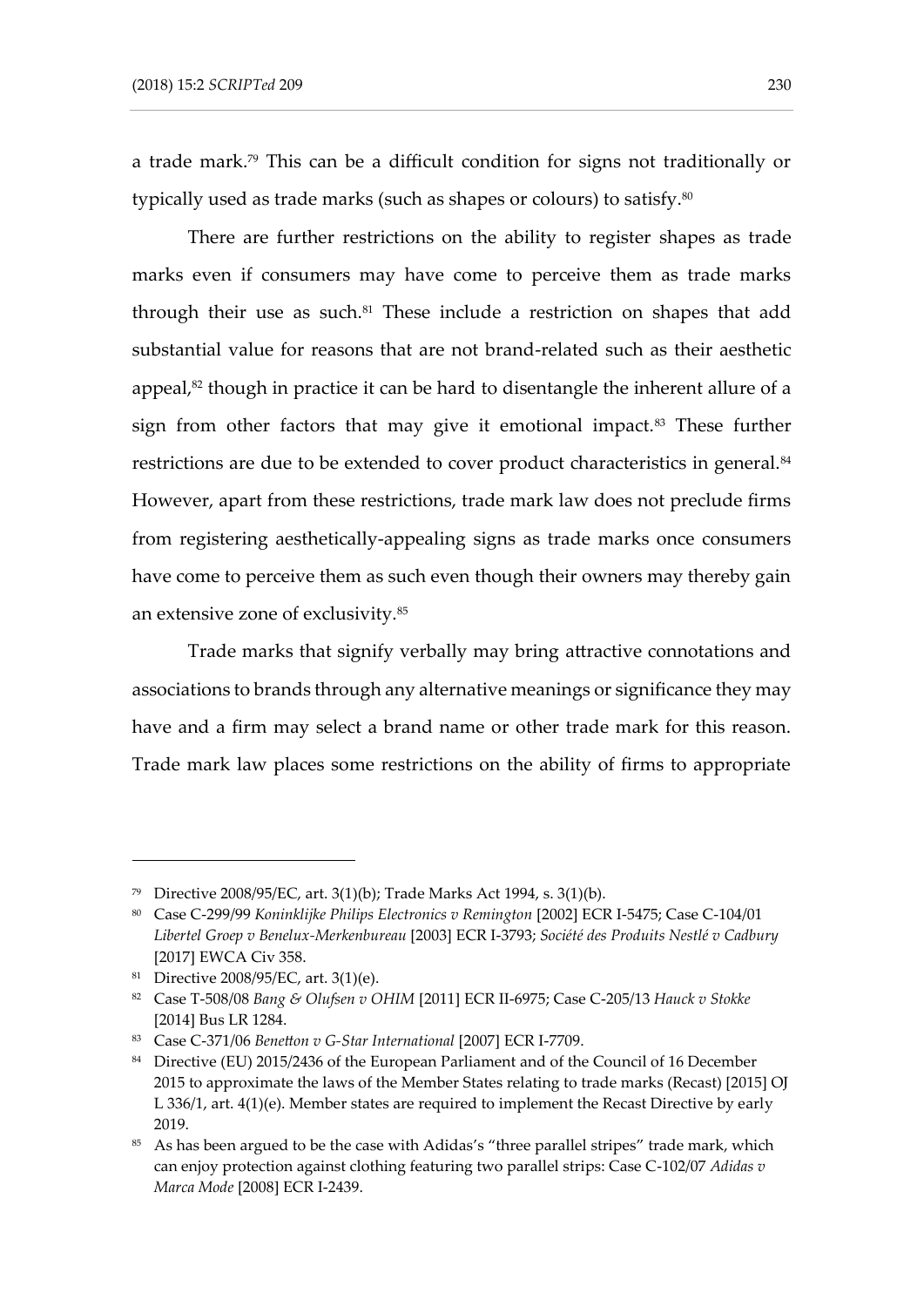words and word-combinations of this kind as trade marks, but these are limited.<sup>86</sup> There are restrictions on the registration of signs that are entirely descriptive or have some other entirely non-origin significance for the relevant kind of products, at least not until they have acquired sufficient familiarity through use as trade marks in practice to displace their alternative significance. <sup>87</sup> However, these restrictions do not preclude trade marks from having descriptive elements or being suggestive or allusive to the quality or characteristics of the branded products. Cases involving everyday words such as "sky" and "apple" show how firms can gain zones of exclusive control over words with pre-existing meanings through registering them as trade marks.<sup>88</sup> Trade mark law does provide for applications to register signs as trade marks to be refused for bad faith and this provision can apply where a firm seeks to register a sign that is likely to have significant emotional impact or attract significant demand for some other reason and where the applicant has no good reason to appropriate this appeal for its exclusive use. 89

A further point relevant to consumerism is that a trade mark can be positioned where consumers would not notice them prior to purchase.<sup>90</sup> Such trade marks function as a means of subsequent brand authentication, but their invisibility may also add to the allure of products sold under a niche brand to consumers who are seeking the emotional satisfaction of feeling part of a select

<sup>86</sup> Jennifer Davis, "The Need to Leave Free for Others to use and the Trade Mark Common" in Jeremy Phillips and Ilanah Simon (eds) *Trade Mark Use* (Oxford: OUP, 2005) 29-45.

<sup>&</sup>lt;sup>87</sup> Directive 2008/95/EC, art. 3(1)(c) and (d); Trade Marks Act 1994, s. 3(1)(c) and (d). See Case C-191/01 *OHIM v Wrigley* [2003] ECR I-12447; C-353/03 *Société des Produits Nestlé v Mars UK*  [2005] ECR I-6135.

<sup>88</sup> *Apple Corps Limited v Apple Computer, Inc.* [2006] EWHC 996; *B Sky B v Microsoft* [2013] EWHC 1826.

<sup>89</sup> See, for example, *Jules Rimet Cup v The F.A.* [2007] EWHC 2376. See further Norma Dawson, "Bad Faith in European Trade Mark Law" [2011] *IPQ* 229-258.

<sup>90</sup> *Société des Produits Nestlé v Cadbury* [2017] EWCA Civ 358 [51]. See further Peter Prescott, "Trade Marks Invisible at the Point of Sale: Some Corking Cases" [1990] *EIPR* 241-245.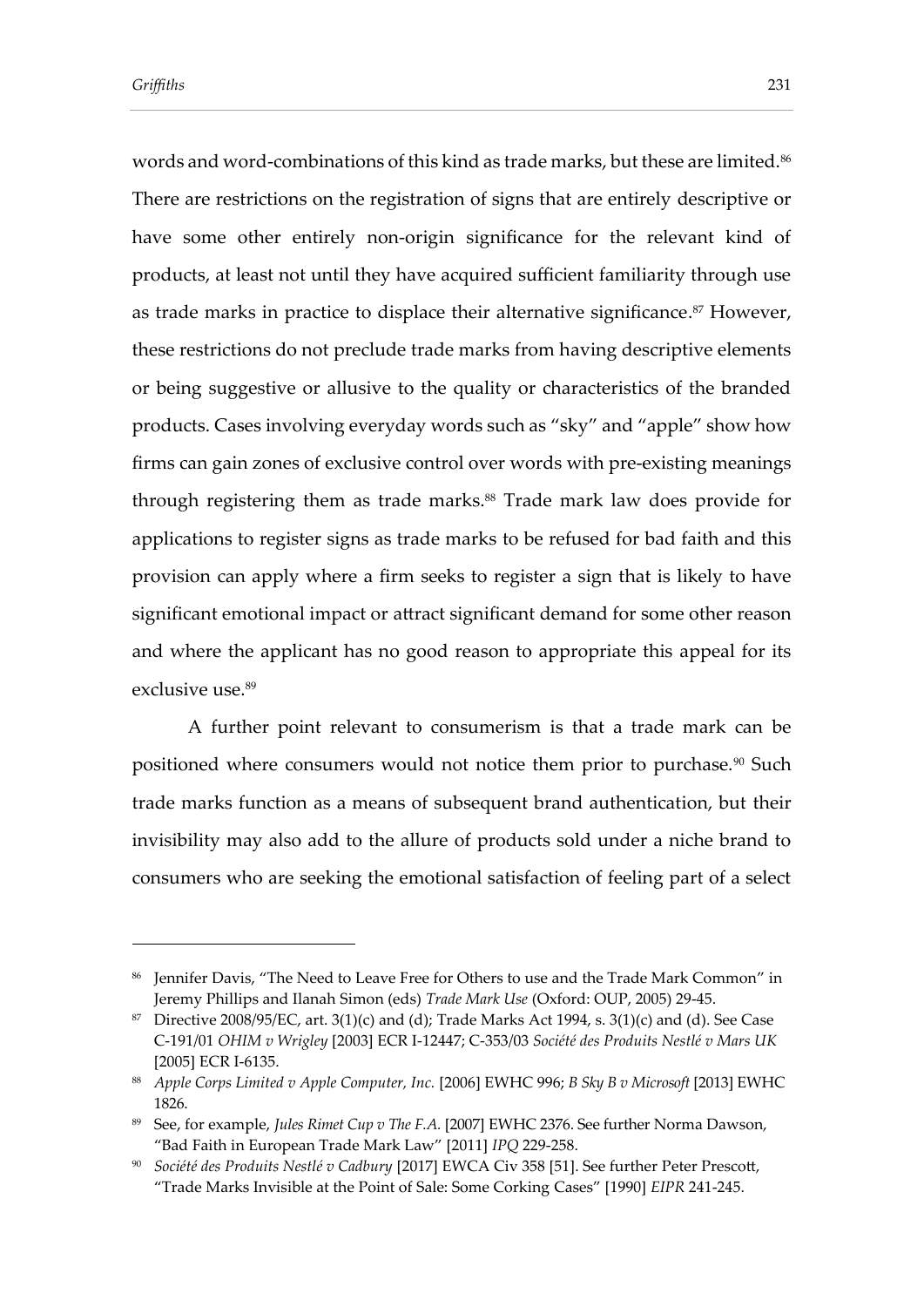community.<sup>91</sup> Nevertheless, for trade marks used in this way, as with all trade marks that are ancillary contributors to a brand, it is still necessary that relevant consumers should be likely to perceive them on their own as signifying an exclusive connection to one firm even though they are not used on their own in practice. 92

#### **4 Some Reflections on Social Cost**

The main aim of this article has been to consider the phenomenon of consumerism and to demonstrate the crucial role that trade marks and the brands they signify have played in enabling and encouraging firms to exploit it. This section will consider the overall social impact of consumerism since this may provide some guidance for evaluating trade mark law's enabling and encouragement of it. There are three broad issues to consider in this respect. The first is how far encouraging the supply of products to satisfy consumerist demand can be viewed as socially beneficial. This relates especially to the use of brands to customise and differentiate products in ways that appeal to consumers (or some of them) at the emotional level. The second issue is the overall social cost of producing this supply in terms of environmental impact and poor working conditions for those engaged in production. The third issue is the extent to which branding may or may not achieve some mitigation of the social costs of consumerism through establishing commercial accountability for branded products that may cover the social costs of their production as well as their quality.

<sup>&</sup>lt;sup>91</sup> At the extreme, such trade marks may contribute to the cultish appeal of a "secret" brand, such as that featured in William Gibson, *Zero History* (London: Viking, 2010).

<sup>92</sup> Case C-215/14 *Société des Produits Nestlé v Cadbury* [2015] Bus LR 1034; *Société des Produits Nestlé v Cadbury* [2017] EWCA Civ 358.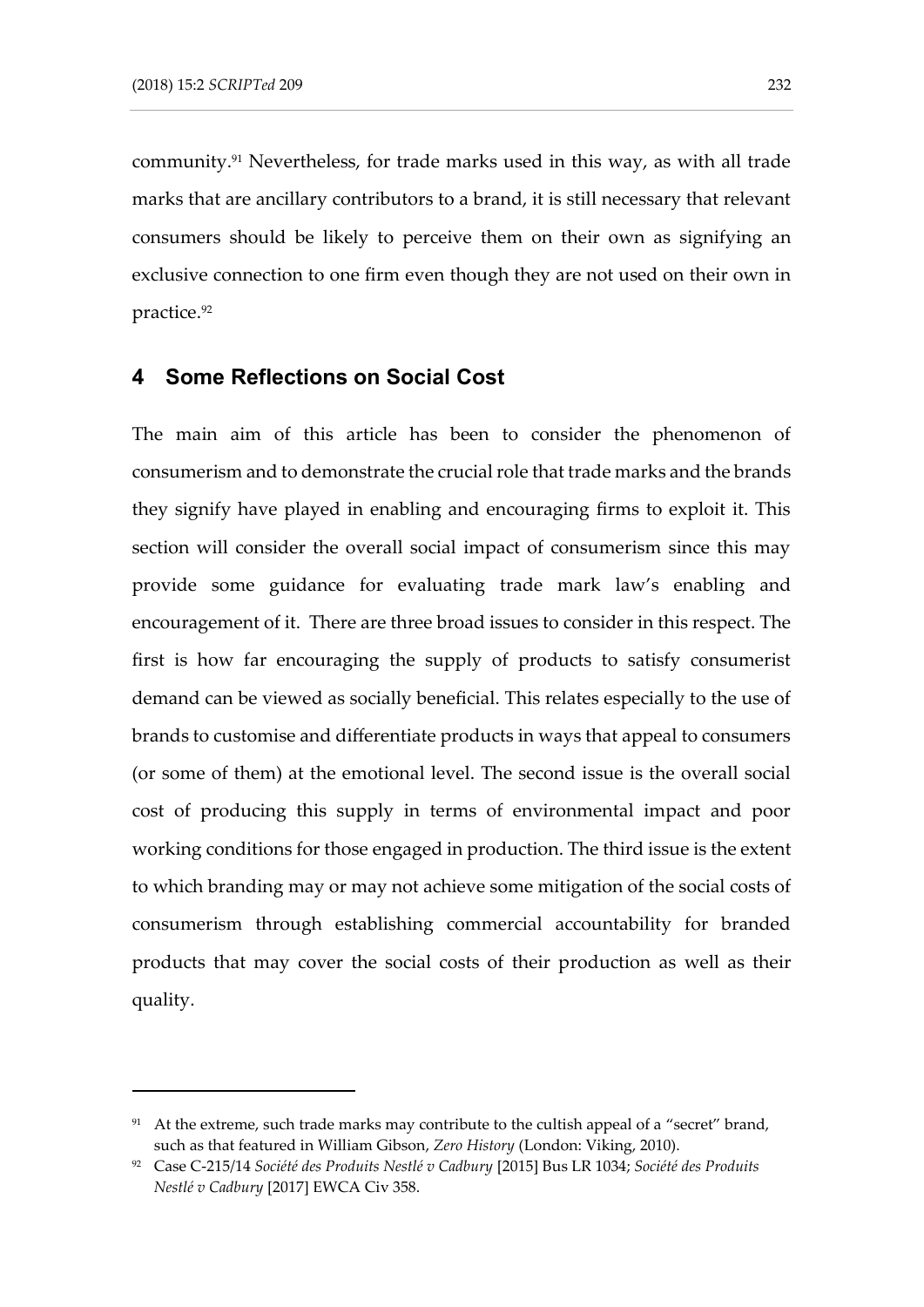It is debatable how far satisfying consumerist demand can be viewed as socially beneficial simply because consumers are willing to pay more for products that satisfy it.<sup>93</sup> It has been argued that demand rooted in emotional desire is quite different in character from demand based on functional need. It cannot be satisfied through an act of consumption in the same way and has a potentially insatiable aspect. As Bauman commented, consumerism "associates happiness not so much with the *gratification* of needs … as with an *ever rising volume and intensity* of desires".<sup>94</sup> This is especially so in the case of "innovationdriven" consumption and "fashion-driven" consumption, where some consumers are likely to feel a continuing pressure to buy new products,<sup>95</sup> and also with consumption driven by a desire to demonstrate social position or status $.96$ 

A firm that is well-placed to attract demand of this character can achieve a significant competitive advantage through satisfying it. It accentuates the anticompetitive effects of brand-based product differentiation.<sup>97</sup> Branding products turns them into specific objects of consumption that only the brand's owner can supply. This is a source of competitive advantage and consequential strategic power because the demand for such products tends to be much less elastic that if they were readily substitutable.<sup>98</sup> Consumers would also face significant

<sup>93</sup> See, for example, Offer, *The Challenge of Affluence, supra* n. 2, pp. 103-137; Sennett, *The Culture of the New Capitalism, supra* n. 23, pp. 136-142.

<sup>94</sup> Bauman, *Consuming Life, supra* n. 2, p. 31 (emphasis in the original). See also Giovanni Battista Ramello and Francesco Silva, "Appropriating Signs and Meaning: The Elusive Economics of Trademark" (2006) 15 *Industrial and Corporate Change* 937-963, pp. 946-949.

<sup>95</sup> *Supra* nn. 38-41.

<sup>96</sup> *Supra* n. 22.

<sup>97</sup> *Supra* n. 1. See also Davis and Maniatis, *supra* n. 57.

<sup>98</sup> On elasticity, see Peter Newman, "Elasticity" in Steven Durlauf and Lawrence Blume (eds) *The New Palgrave Dictionary of Economics* (2nd ed) (Basingstoke: Palgrave Macmillan, 2008).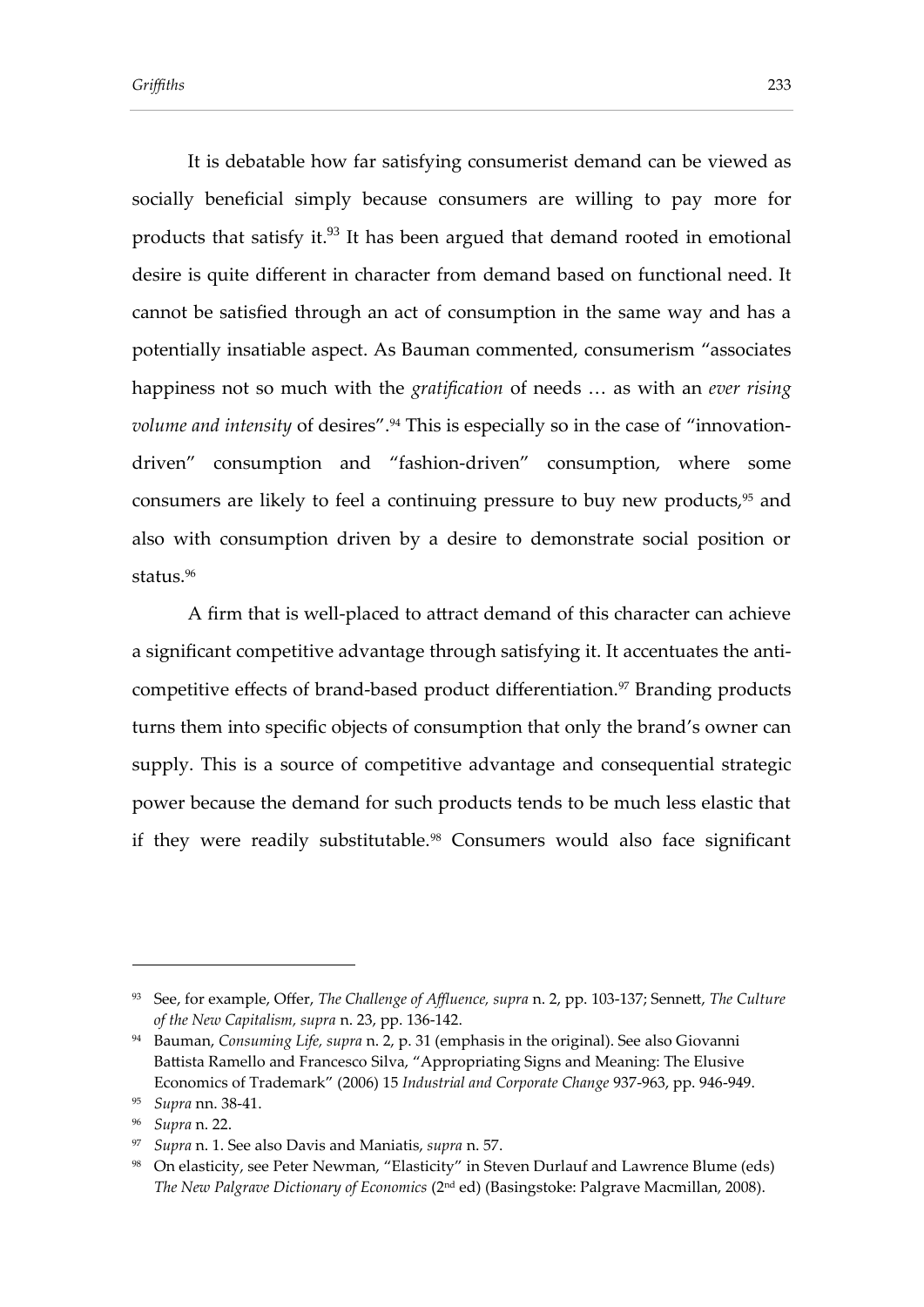"switching costs" in selecting an alternative product, $99$  especially if they have formed a strong emotional bond with the brand.<sup>100</sup> Moreover, the owner has the advantage of being able to confer the intangible content that the brand represents onto products at a relatively low marginal cost. The fact that under European trade mark law the owner's exclusive control over supply is only exhausted upon the first marketing of branded goods in the EEA further strengthens this advantage by enabling the owner to engage in territorial price discrimination for branded products.<sup>101</sup>

The debatable social value of consumerism calls into question how far it is possible to justify trade mark law's enabling and encouragement of firms to seek to attract this kind of demand and supply products to satisfy it. This applies in particular to the extension of the exclusive rights of some brand owners to enable them to protect the images and associations of their brands where these increase their power to attract demand. The rationale of trade mark law in the European Union is to promote a system of undistorted competition and the CJEU has ruled that such a system should enable firms to gain and protect a competitive advantage based on the particular quality of their products.<sup>102</sup> It is far from clear that extending protection beyond what is necessary to ensure the exclusivity of a trade mark and to protect the meaning that it acquires as the signifiers of an exclusive identity is consistent with this rationale. This is

<sup>99</sup> On switching costs, see Paul Klemperer, "Markets with Consumer Switching Costs" (1987) 102 *Quarterly Journal of Economics* 375-394.

<sup>100</sup> *Supra* n. 71.

<sup>101</sup> *Supra* n. 48. On territorial price discrimination, see Keith Maskus, "Economic Perspectives on Exhaustion and Parallel Imports" in Irene Calboli and Edward Lee (eds) *Research Handbook on Intellectual Property Exhaustion and Parallel Imports* (Cheltenham: Edward Elgar, 2016) 106- 124, pp. 112-113.

<sup>102</sup> Case C-10/89 *Cnl Sucal v Hag* [1990] ECR I-3711 [13]; Case C-427/93 *Bristol-Myers Squibb v Paranova* [1996] ECR I-3457[43]; Case C-349/95 *Loendersloot (Frits) v Ballantine* [1997] ECR I-6227 [22].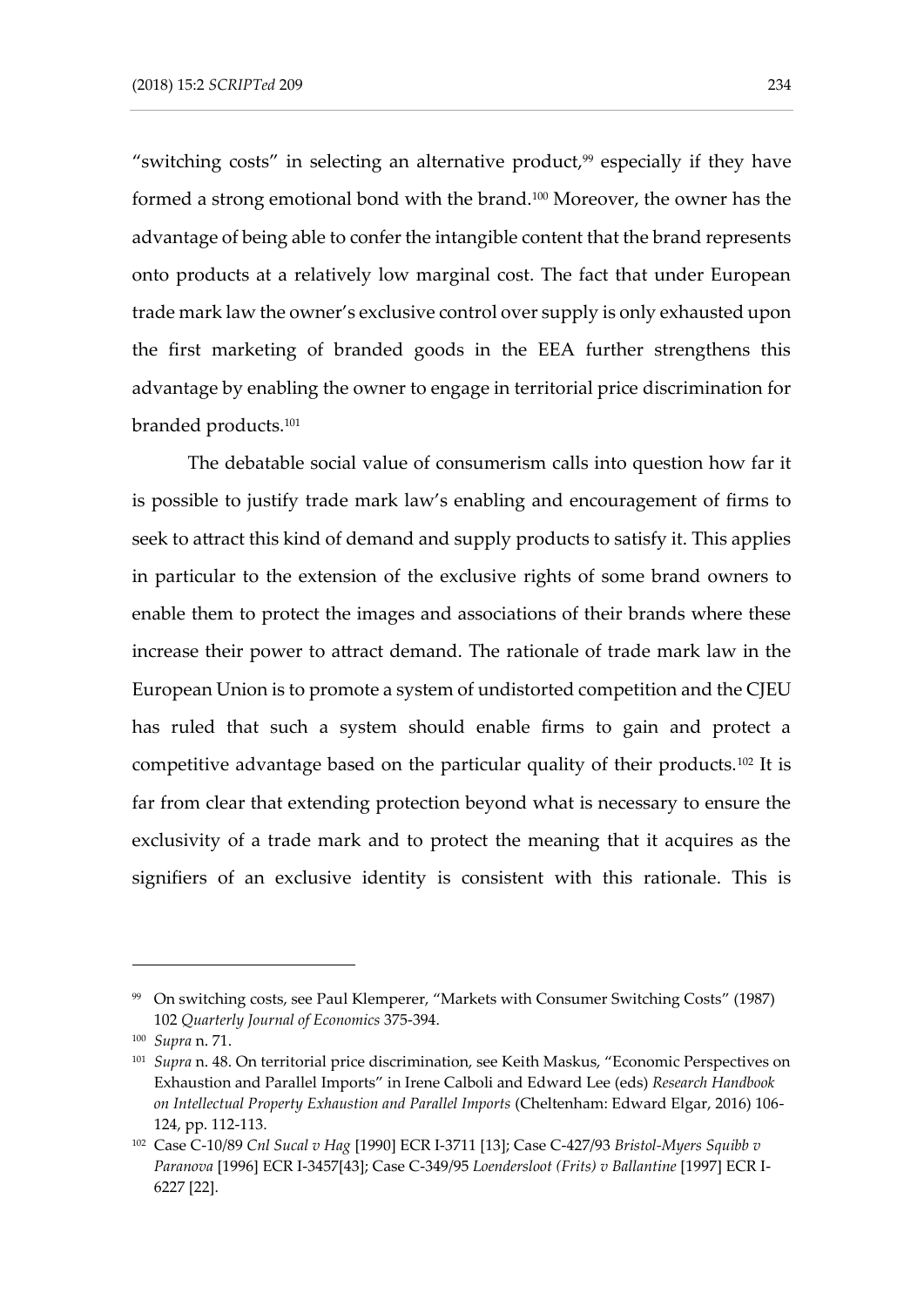especially so when, even if it is accepted that intangible content should be treated as a form of product "quality", it is contestable as to how far it should be treated as the exclusive property of the brand owner. $^{103}$ 

As regards social cost, there has been concern about the impact of consumerism on the environment and the waste of resources that consumerism encourages due to its emphasis on novelty and the rapid product obsolescence that results from this. <sup>104</sup> However, much of the concern about consumerism generally focuses on adverse effects that occur in the supply chains of brand owners. The garment industry, for example, with its fast fashion business model, has been associated with consumer waste and with harmful environmental impacts and infringements of human rights in its supply chains. These environmental impacts prompted Greenpeace to launch its "Detox my Fashion" campaign in 2011 and its associated "Detox Catwalk" rankings.<sup>105</sup> Poor working conditions and issues concerning human rights have been highlighted in a number of incidents, in particular the Rana Plaza disaster of 2013.<sup>106</sup>

It has been noted how, in order to achieve the low costs and flexibility of production necessary to exploit consumerist demand most effectively and maximise their profits from doing so, many firms outsource production into global supply chains. A further advantage of outsourcing is that it enables brand owners to avoid the risks and costs of production, including responsibility for working conditions and environmental impact.<sup>107</sup> In effect, the discretion that brand

<sup>103</sup> Dev Gangjee, "Property in Brands", in Helena Howe and Jonathan Griffiths, *Property Concepts in Intellectual Property Law* (Cambridge: CUP, 2013) 29-59.

<sup>104</sup> See generally Ekström, *supra* n. 9.

<sup>105</sup> See "The Detox Catwalk 2016" available at <http://www.greenpeace.org/international/en/campaigns/detox/fashion/detox-catwalk/> (accessed 8 December 2017).

<sup>106</sup> See APPB Report, *supra* n. 56; Andreas Rühmkorf, *Corporate Social Responsibility, Private Law and Global Supply Chains* (Cheltenham: Edward Elgar, 2015) pp. 147-156.

<sup>107</sup> Klein, *No Logo*, *supra* n. 52, p. 202; Weil, *The Fissured Workplace*, *supra* n. 13.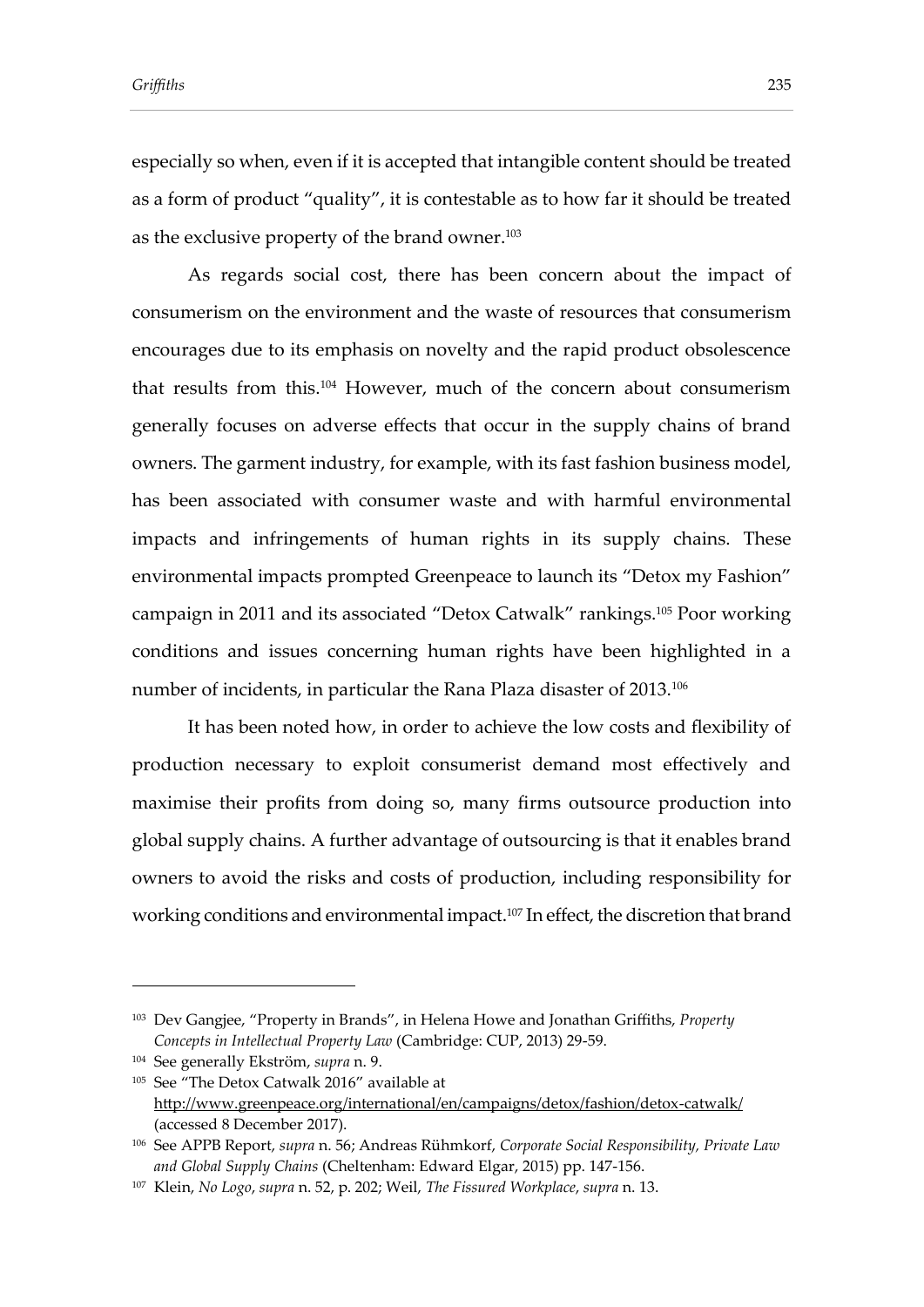ownership gives firms concerning the production of the supply of branded products enables them to externalise the risks and responsibilities of production.<sup>108</sup> Moreover, the competitive advantage that brand owners enjoy due to their exclusive right to confer the brand and its power to attract demand onto products can create competitive pressures within supply chains that exacerbate their adverse effects.<sup>109</sup>

Business models based on attracting consumerist demand along with the ability of firms to brand their products have facilitated a general reorganisation of business activity whereby lead firms outsource some or all of the material production of their products into flexible supply chains and focus their resources on higher value activities relating to demand-attraction, such as marketing and product development. This has led to the relocation of production and opportunities for employment in production and a shift in the balance of power in the global economy away from firms engaged in production to firms that are well placed to attract demand. <sup>110</sup> Firms that are engaged in production have to compete for business from brand owners and other lead firms on the basis of their ability to minimise costs and meet tight deadlines.

Lead firms face little if any direct legal responsibility for activity in their supply chains, and the burden of combatting the adverse effects of production largely falls onto the local law and regulation to which firms in supply chains are subject. There have been some soft law initiatives to encourage lead firms to exercise greater control over activity and conditions in their supply chains, in

<sup>108</sup> Florence Palpacuer, "Bringing the Social Context Back In: Governance and Wealth Distribution in Global Commodity Chains" (2008) 37 *Economy and Society* 393-419.

<sup>109</sup> The APPB Report, *supra* n. 56, pp. 23-26; Taplin, *supra* n. 10, p. 73.

<sup>110</sup> Froud, Leaver and Williams, *supra* n. 13; Philip Zerrillo and Gregory Metz Thomas, "Developing Brands and Emerging Markets: An Empirical Application" (2007) 3 *Place Branding and Public Diplomacy* 86-99; Weil, *The Fissured Workplace*, *supra* n. 13.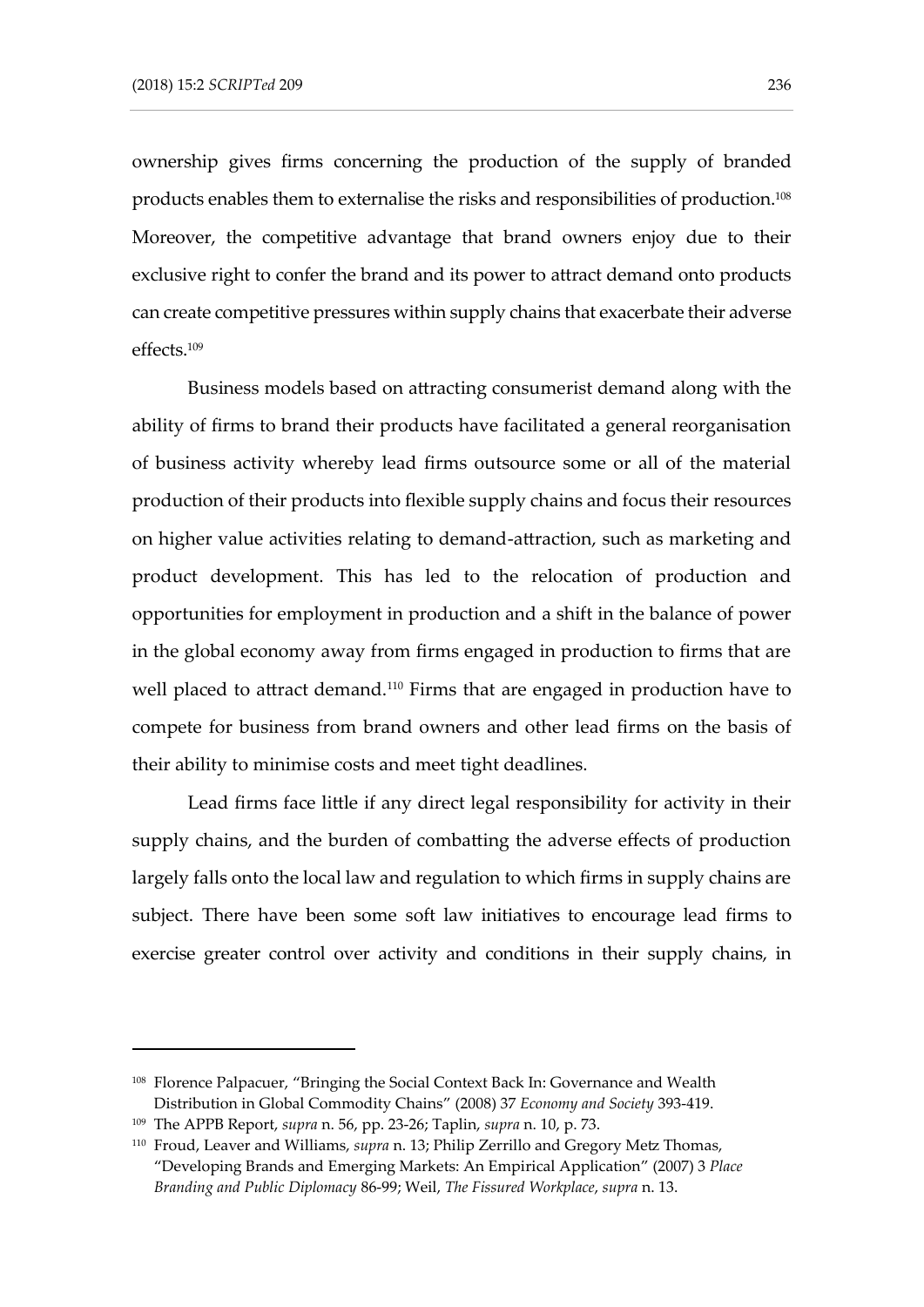particular through the United Nations' Guiding Principles on Business and Human Rights.<sup>111</sup> These initiatives may help to establish a platform of minimum standards for lead firms. However, it has been argued that these firms are in any event subject to commercial pressure to ensure that the risk of adverse effects occurring in their supply chains are minimised through their ownership of their brands. The argument is that brands function as "transmission mechanisms" that establish commercial accountability for supply chains as well as for branded products.<sup>112</sup> Moreover, the character of consumerist demand may increase this pressure. This leads on to the third issue, which concerns the argument that brands can help to mitigate the social costs of consumerism through establishing commercial accountability for this that puts pressure on their owners to minimise these.

A brand's exclusivity to one firm means that it provides a means of linking specific products on the market to a specific commercial provenance. This is the basis of the commercial accountability for branded products that branding establishes. This accountability applies especially to the track record of the branded products in terms of their quality and other matters of potential interest or concern to consumers. Brands, and the trade marks that signify them, are therefore said to guarantee the quality of branded products, though the force behind it is commercial rather than legal in nature.<sup>113</sup> However, the commercial accountability can extend, at least in principle, to cover details about the firms

<sup>&</sup>lt;sup>111</sup> The United Nations' Guiding Principles on Business and Human Rights (2011): see Lorraine Talbot, *Great Debates in Company Law* (London: Palgrave, 2014) pp. 108-137. These principles emphasise the importance of business actors exercising human rights "due diligence" to ensure that human rights are respected in their supply chains. On these initiatives generally, see also Simon Baughen, *Human Rights and Corporate Wrongs: Closing the Governance Gap*  (Cheltenham: Edward Elgar, 2015) pp. 212-250.

<sup>112</sup> Steve Hilton, "The Social Value of Brands" in Rita Clifton and John Simmons (eds) *Brands and Branding* (London: The Economist in association with Profile Books, London, 2003) 47-64, p. 55.

<sup>113</sup> *Scandecor Development v Scandecor Marketing* [2001] ETMR 800 [19].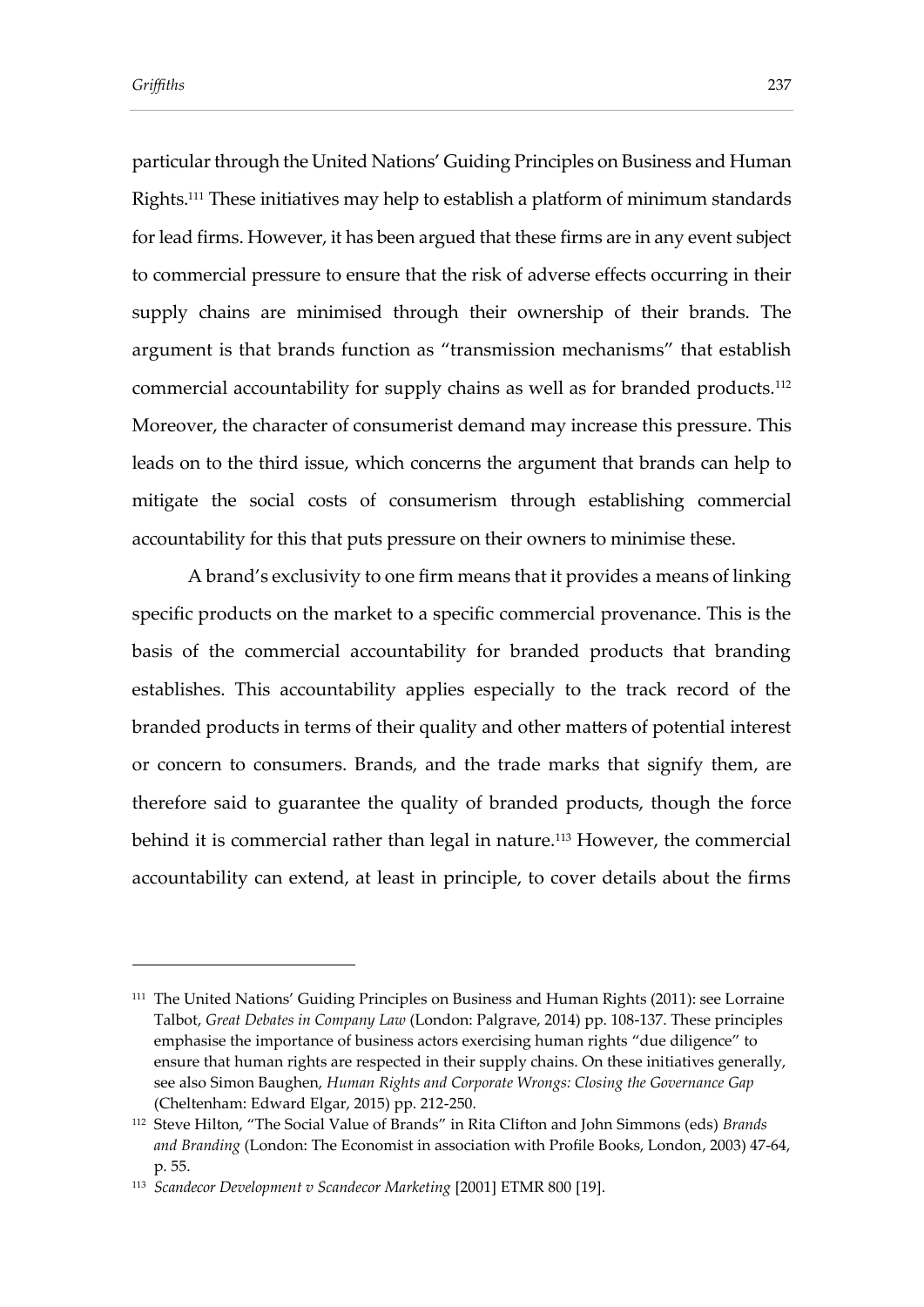involved in producing and marketing the branded products, including the social costs of production. This means that consumers should have the opportunity to favour good standards in this respect and to penalise bad standards. This opportunity underpins the argument that branding operates as a transmission mechanism that puts pressure on brand owners to ensure good standards in their supply chains. Moreover, where a brand's power to attract demand rests on the emotional appeal of its overall image, this can increase the impact of any bad publicity and thereby increase the pressure on its owner to avoid this possibility. 114

However, the argument depends on a series of assumptions and these are all questionable. There is good reason to suppose that any pressure that brands may transmit back onto their owners to minimise the social costs of consumerism is much weaker than the incentives that lead them to create these costs.<sup>115</sup> Three points are worth noting on this. One is the difficulty for consumers of acquiring or receiving clear information about social costs in supply chains. Apart from any information that the brand owner decides to convey, this largely depends on the media publicising incidents or examples of shortcomings, as with the Rana Plaza disaster.<sup>116</sup> There is a lack of specific, objective and generally recognised standards that can be used to evaluate conditions in supply chains and other matters relating to social costs and that can help to provide reliable and meaningful information to consumers.<sup>117</sup> This is exacerbated by the range of external organisations that provide this information, which include ones set up

<sup>114</sup> Klein and Leffler, *supra* n. 68, pp. 629-633.

<sup>115</sup> Margaret Chon, "Slow Logo: Brand Citizenship in Global Value Networks" (2014) 47 *UC Davis Law Review* 935-968; Margaret Chon, "Trademark Goodwill as a Public Good: Brands and Innovations in Corporate Social Responsibility" (2017) 21 *Lewis & Clark Law Review* 277- 316.

<sup>116</sup> *Supra* n. 106.

<sup>117</sup> Chon, "Trademark Goodwill as a Public Good", *supra* n. 115, p. 297.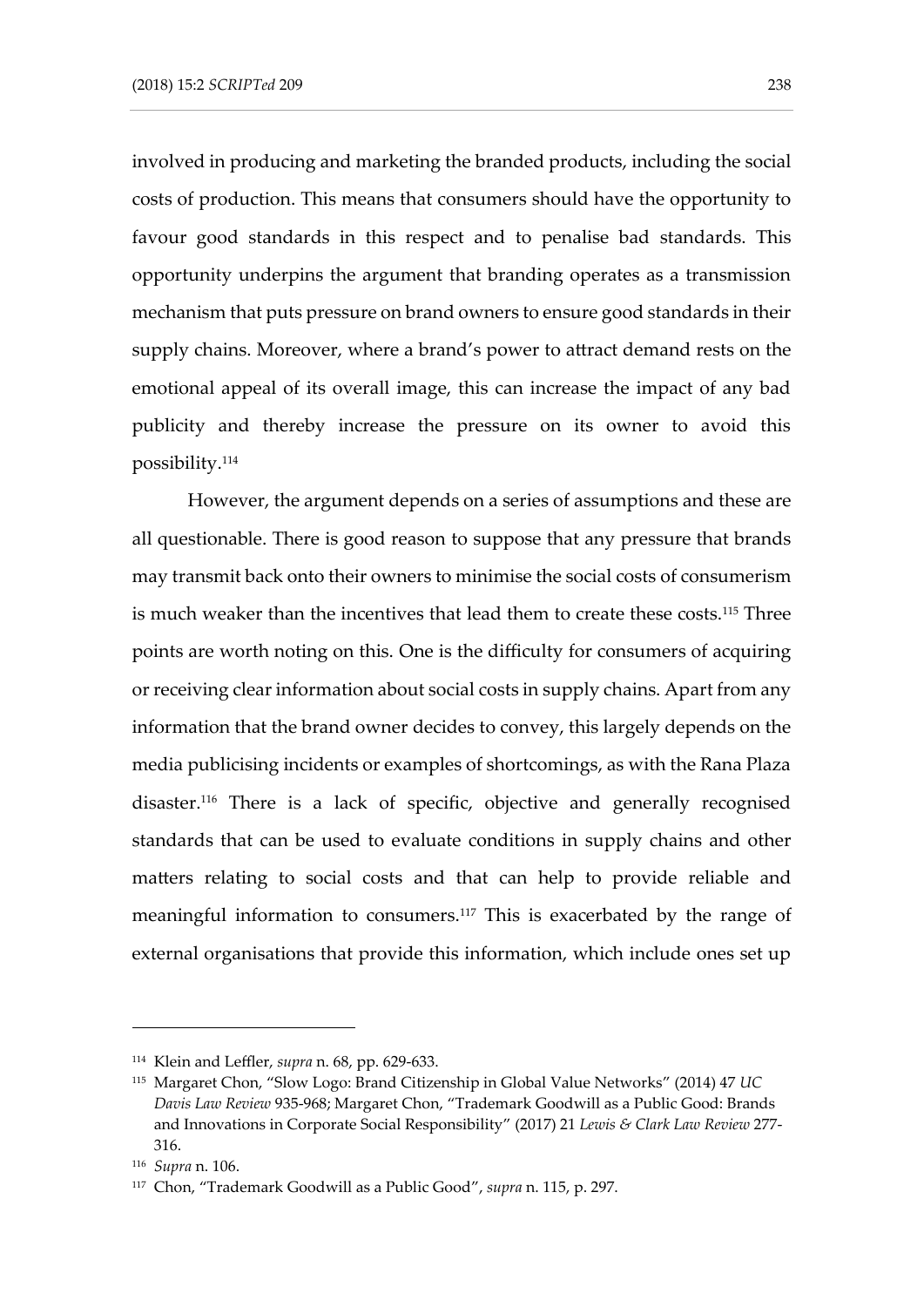by brand owners, as well as independent campaigners and non-governmental organisations. This increases the scope for brand owners to provide information that is deficient or self-serving.<sup>118</sup> It has been argued that consumers face a dual problem of lacking meaningful information and "informational clutter".<sup>119</sup>

The second point is that the transmission mechanism depends on how consumers respond in practice to information about the social costs of branded products. They are likely to weigh this information against other factors that drive their decision-making, including other matters on which they may look to a brand for reassurance. Evidence suggests that consumers in general do not reward brands sufficiently for minimising social costs;<sup>120</sup> and that incidents of bad publicity have little if any effect on their decision-making.<sup>121</sup> The third point is that the pressure that the transmission mechanism transmits ultimately depends on brand owners' assessment of the overall balance of costs and benefits to them from minimising social costs and, as indicated above, would have to be sufficient to outweigh the incentives that consumerism provides them. Nevertheless, in the context of consumerism, this pressure will be strongest where a brand's power to attract demand rests on an image that bad publicity about social costs would damage. 122

<sup>118</sup> Margaret Chon, "More and More(s): Certification in Global Value Chains" in Irene Calboli and Edward Lee (eds) *Trademark Protection and Territoriality Challenges in a Global Economy*  (Cheltenham: Edward Elgar, 2014) 79-99, p. 85.

<sup>119</sup> Margaret Chon, "Marks of Rectitude" (2009) 77 *Fordham Law Review* 2311-2351, p. 2316.

<sup>&</sup>lt;sup>120</sup> See, for example, Frank Jack Daniel, Serajul Quadir and Fiona Ortiz, "Bangladesh Disaster Crushes Owner's Ideal of Clothes with a Conscience" (*Reuters*, 16 June 2013) available at <http://uk.reuters.com/article/uk-bangladesh-collapse-idUKBRE95F0I320130616> (accessed 8 December 2017).

<sup>121</sup> Noemi Sinkovics, Samia Ferdous Hoque and Rudolf Sinkovics, "Rana Plaza Collapse Aftermath: Are CSR Compliance and Auditing Pressures Effective?" (2016) 29 *Accounting, Auditing and Accountability Journal* 617-649.

<sup>&</sup>lt;sup>122</sup> See, for example, the impact on Starbucks of publicity concerning tax avoidance: "Starbucks suffers reputation slump over tax 'avoidance'" (*The Week*, 19 October 2012) available at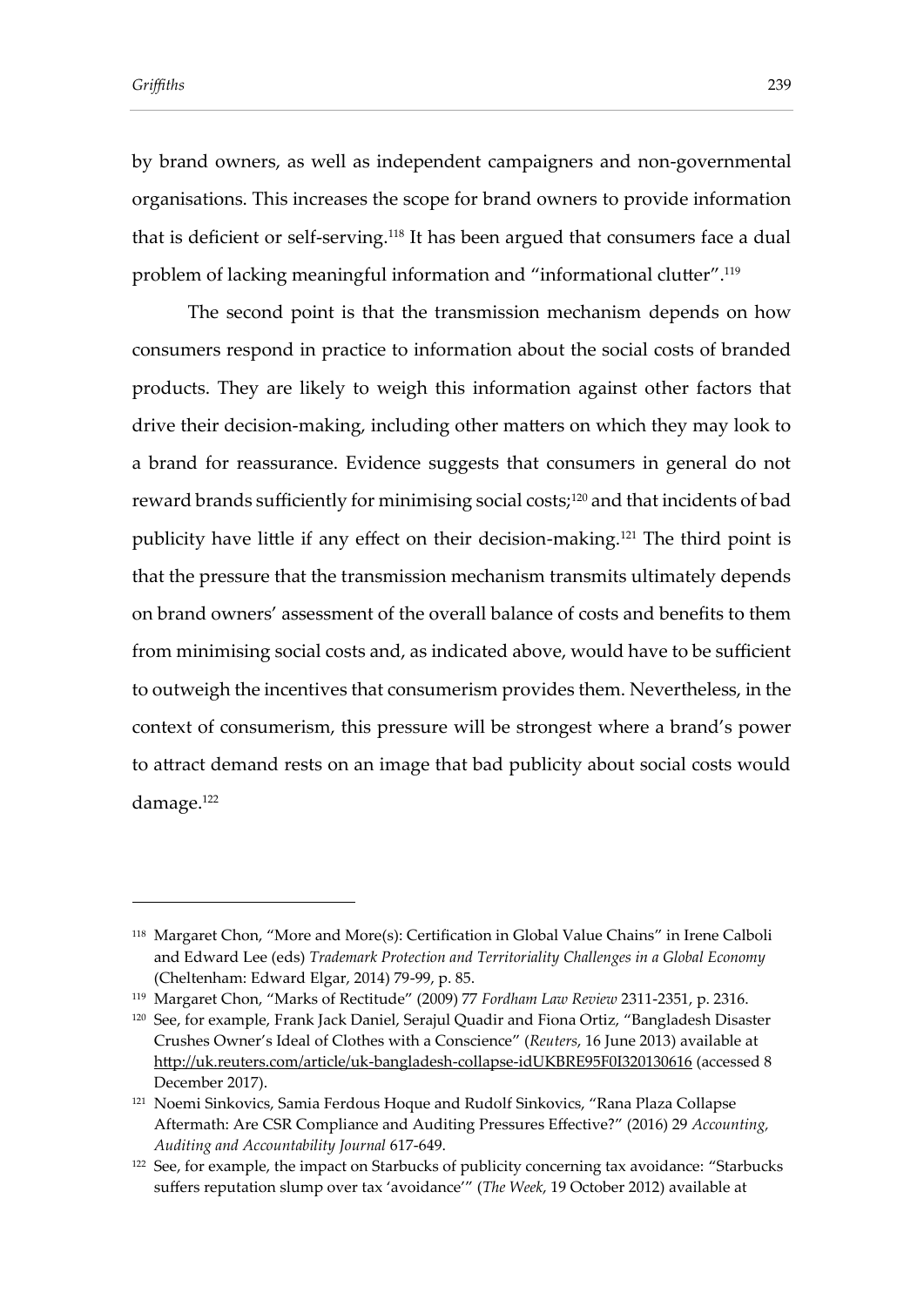Ensuring that firms that profit from consumerism have to bear the full social costs of the kind of production arrangements that it requires necessitates specific regulation and prescribed accountability mechanisms along with the kind of countervailing power that can be exerted by trade unions and campaigning organisations acting collectively.<sup>123</sup> Within such a framework the commercial accountability that branding products achieves would be a useful supplement.

#### **5 Conclusion**

-

This article has considered how consumerism has transformed the nature of consumption, with consumers looking for products to do much more than satisfy specific functional needs. Consumerism has encouraged demand for products that are new, innovative and fashionable and for products with emotional impact. The article has also shown how the branding of products and the trade mark law that supports branding have enabled firms to exploit the opportunities for profit that consumerism has presented in a number of ways. Trade mark law has done this through enabling firms to establish brands as exclusive, personable and flexible identities that they can use to turn products into specific objects of demand and market them accordingly. Firms can also use their trade marks as reference points to promote their brands and to cultivate images and associations for them that may increase their emotional impact.

As well as enabling firms to establish brands to attract demand to their products, trade mark law complements this demand-side role through giving brand owners exclusive control over the provision of the necessary supply and

[http://www.theweek.co.uk/business/49650/starbucks-suffers-reputation-slump-over-tax](http://www.theweek.co.uk/business/49650/starbucks-suffers-reputation-slump-over-tax-avoidance)[avoidance](http://www.theweek.co.uk/business/49650/starbucks-suffers-reputation-slump-over-tax-avoidance) (accessed 8 December 2017).

<sup>123</sup> Palpacuer, *supra* n. 108, pp. 411-43; Sinkovics, Hoque and Sinkovics, *supra* n. 121.